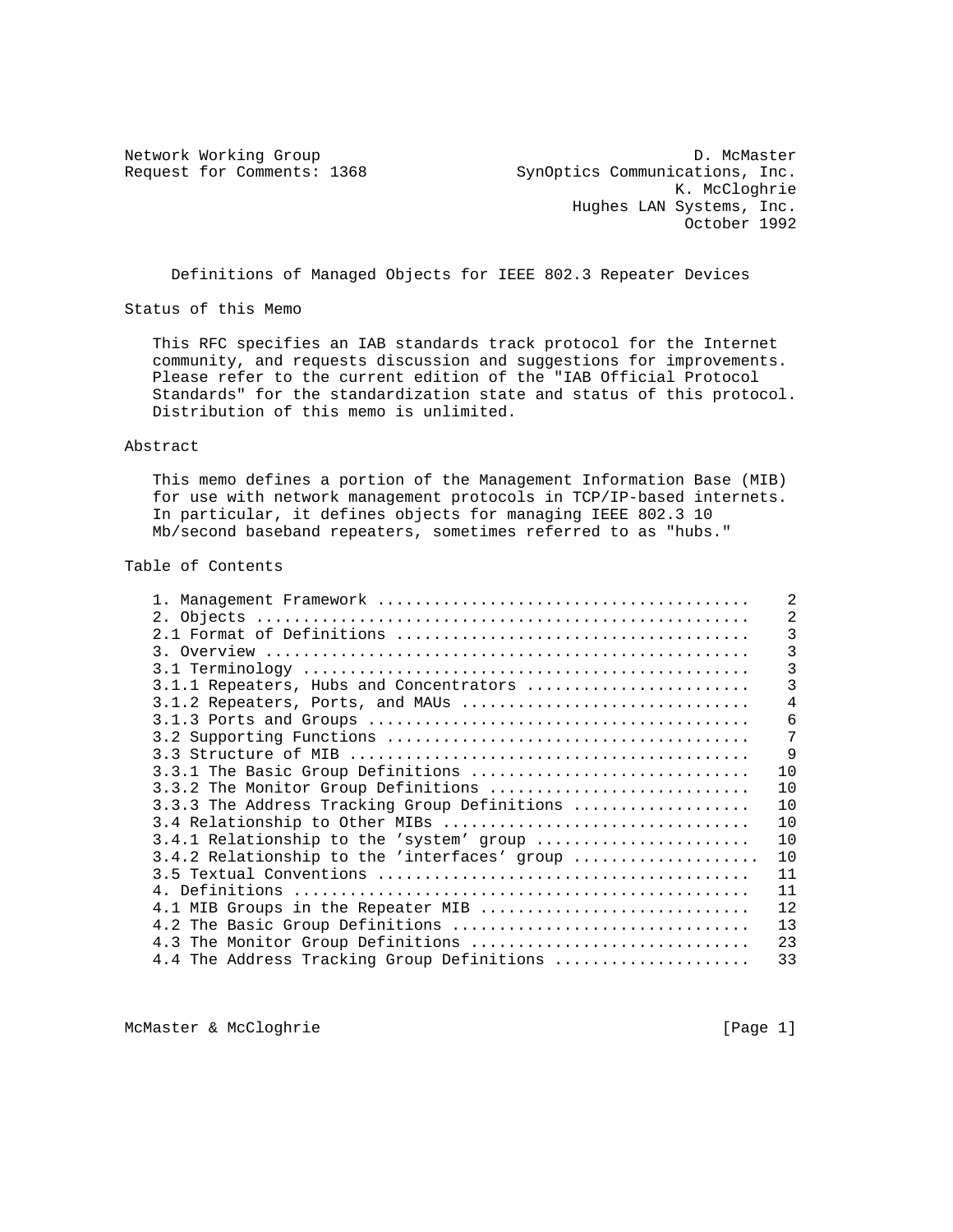1. Management Framework

 The Internet-standard Network Management Framework consists of three components. They are:

 STD 16/RFC 1155 [1] which defines the SMI, the mechanisms used for describing and naming objects for the purpose of management. STD 16/RFC 1212 [7] defines a more concise description mechanism, which is wholly consistent with the SMI.

 RFC 1156 [2] which defines MIB-I, the core set of managed objects for the Internet suite of protocols. STD 17/RFC 1213 [4] defines MIB-II, an evolution of MIB-I based on implementation experience and new operational requirements.

 STD 15/RFC 1157 [3] which defines the SNMP, the protocol used for network access to managed objects.

 The Framework permits new objects to be defined for the purpose of experimentation and evaluation.

2. Objects

 Managed objects are accessed via a virtual information store, termed the Management Information Base or MIB. Objects in the MIB are defined using the subset of Abstract Syntax Notation One (ASN.1) [5] defined in the SMI. In particular, each object has a name, a syntax, and an encoding. The name is an object identifier, an administratively assigned name, which specifies an object type. The object type together with an object instance serves to uniquely identify a specific instantiation of the object. For human convenience, we often use a textual string, termed the OBJECT DESCRIPTOR, to also refer to the object type.

 The syntax of an object type defines the abstract data structure corresponding to that object type. The ASN.1 language is used for this purpose. However, the SMI [1] purposely restricts the ASN.1 constructs which may be used. These restrictions are explicitly made for simplicity.

 The encoding of an object type is simply how that object type is represented using the object type's syntax. Implicitly tied to the

McMaster & McCloghrie **Exercise 2** and McMaster & McCloghrie **[Page 2]**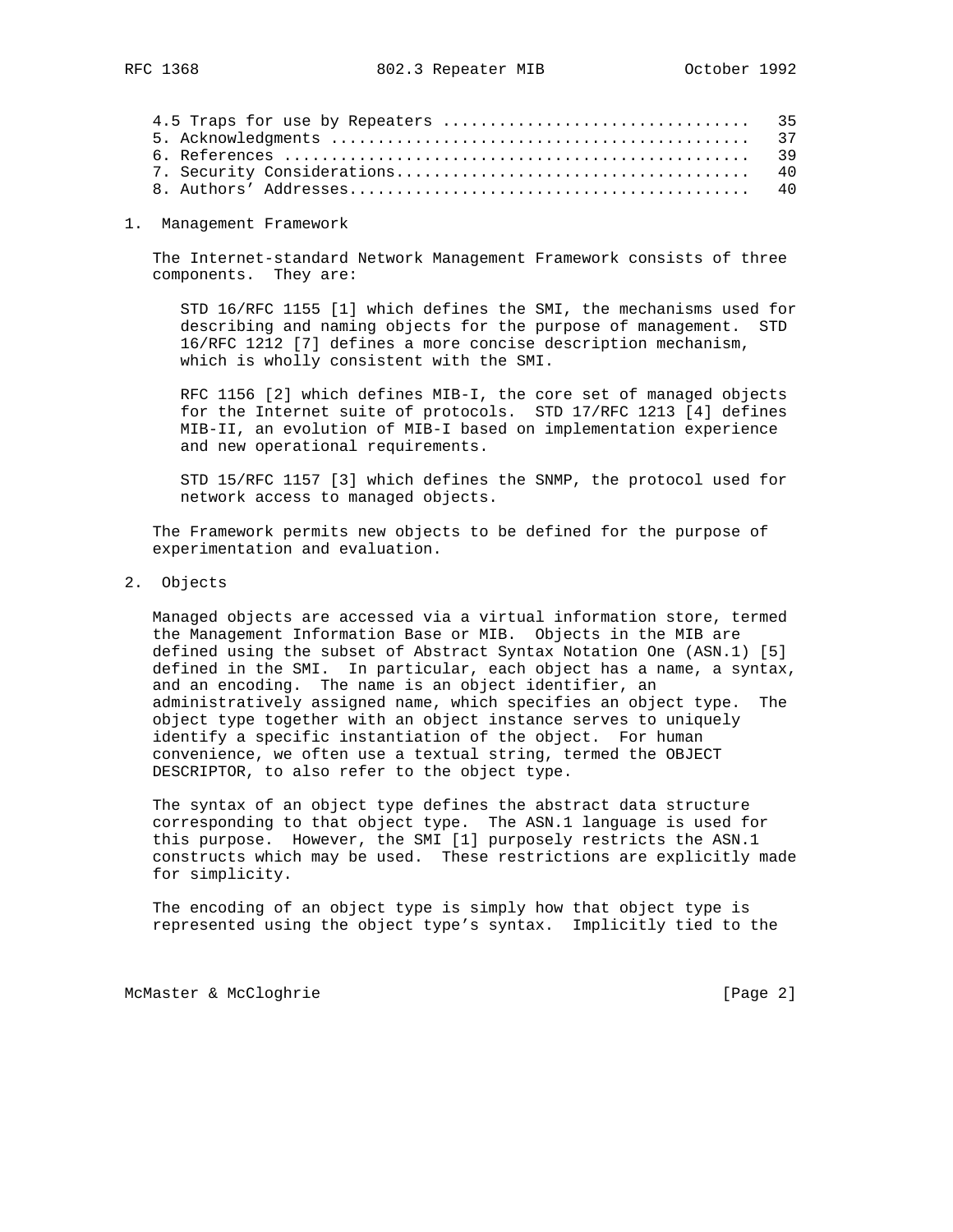notion of an object type's syntax and encoding is how the object type is represented when being transmitted on the network.

 The SMI specifies the use of the basic encoding rules of ASN.1 [6], subject to the additional requirements imposed by the SNMP.

# 2.1. Format of Definitions

 Section 4 contains the specification of all object types contained in this MIB module. The object types are defined using the conventions defined in the SMI, as amended by the extensions specified in [7,8].

### 3. Overview

 Instances of the object types defined in this memo represent attributes of an IEEE 802.3 (Ethernet-like) repeater, as defined by Section 9, "Repeater Unit for 10 Mb/s Baseband Networks" in the IEEE 802.3/ISO 8802-3 CSMA/CD standard [9].

 These Repeater MIB objects may be used to manage non-standard repeater-like devices, but defining objects to describe implementation-specific properties of non-standard repeater-like devices is outside the scope of this memo.

 The definitions presented here are based on the IEEE draft standard P802.3K, "Layer Management for 10 Mb/s Baseband Repeaters." [10] Implementors of these MIB objects should note that [10] explicitly describes when, where, and how various repeater attributes are measured. The IEEE document also describes the effects of repeater actions that may be invoked by manipulating instances of the MIB objects defined here.

 The counters in this document are defined to be the same as those counters in the IEEE 802.3 Repeater Management draft, with the intention that a single instrumentation can be used to implement both the IEEE and IETF management standards.

#### 3.1. Terminology

### 3.1.1. Repeaters, Hubs and Concentrators

 In late 1988, the IEEE 802.3 Hub Management task force was chartered to define managed objects for both 802.3 repeaters and the proposed 10BASE-FA synchronous active stars. The term "hub" was used to cover both repeaters and active stars.

 In March, 1991, the active star proposal was dropped from the 10BASE-F draft. Subsequently the 802.3 group changed the name of the

McMaster & McCloghrie **Exercise 2018** [Page 3]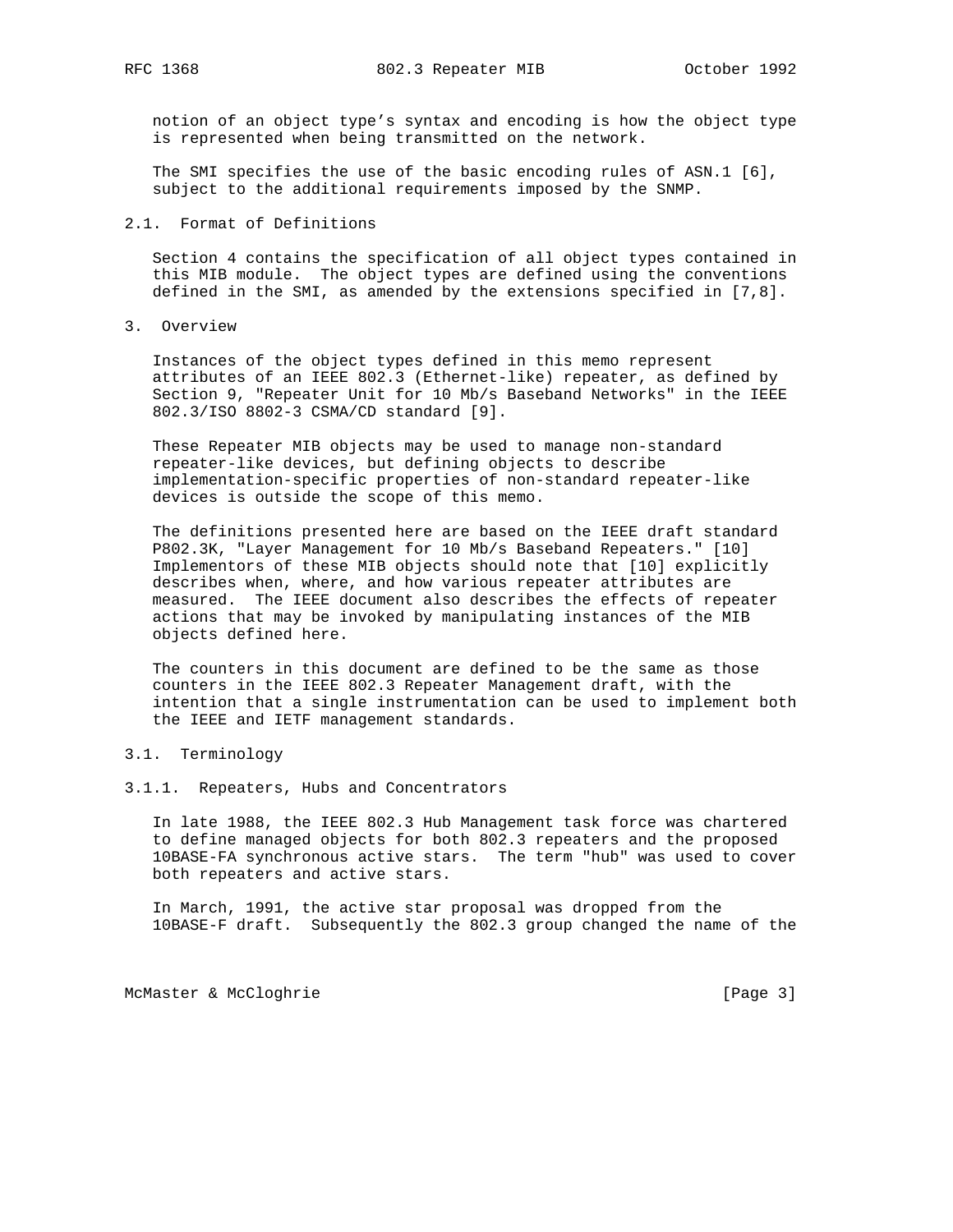task force to be the IEEE 802.3 Repeater Management Task Force, and likewise renamed their draft.

 The use of the term "hub" has led to some confusion, as the terms "hub," "intelligent hub," and "concentrator" are often used to indicate a modular chassis with plug-in modules that provide generalized LAN/WAN connectivity, often with a mix of 802.3 repeater, token ring, and FDDI connectivity, internetworked by bridges, routers, and terminal servers.

 To be clear that this work covers the management of IEEE 802.3 repeaters only, the editors of this MIB definitions document chose to call this a "Repeater MIB" instead of a "Hub MIB."

3.1.2. Repeaters, Ports, and MAUs

 The following text roughly defines the terms "repeater," "port," and "MAU" as used in the context of this memo. This text is imprecise and omits many technical details. For a more complete and precise definition of these terms, refer to Section 9 of [9].

 An IEEE 802.3 repeater connects "Ethernet-like" media segments together to extend the network length and topology beyond what can be achieved with a single coax segment. It can be pictured as a star structure with two or more input/output ports. The diagram below illustrates a 6-port repeater:



Figure 1. Repeater Unit

 All the stations on the media segments connected to a given repeater's ports participate in a single collision domain. A packet transmitted by any of these stations is seen by all of these stations.

Data coming in on any port in the repeater is transmitted out through

McMaster & McCloghrie **Exercise 2018** [Page 4]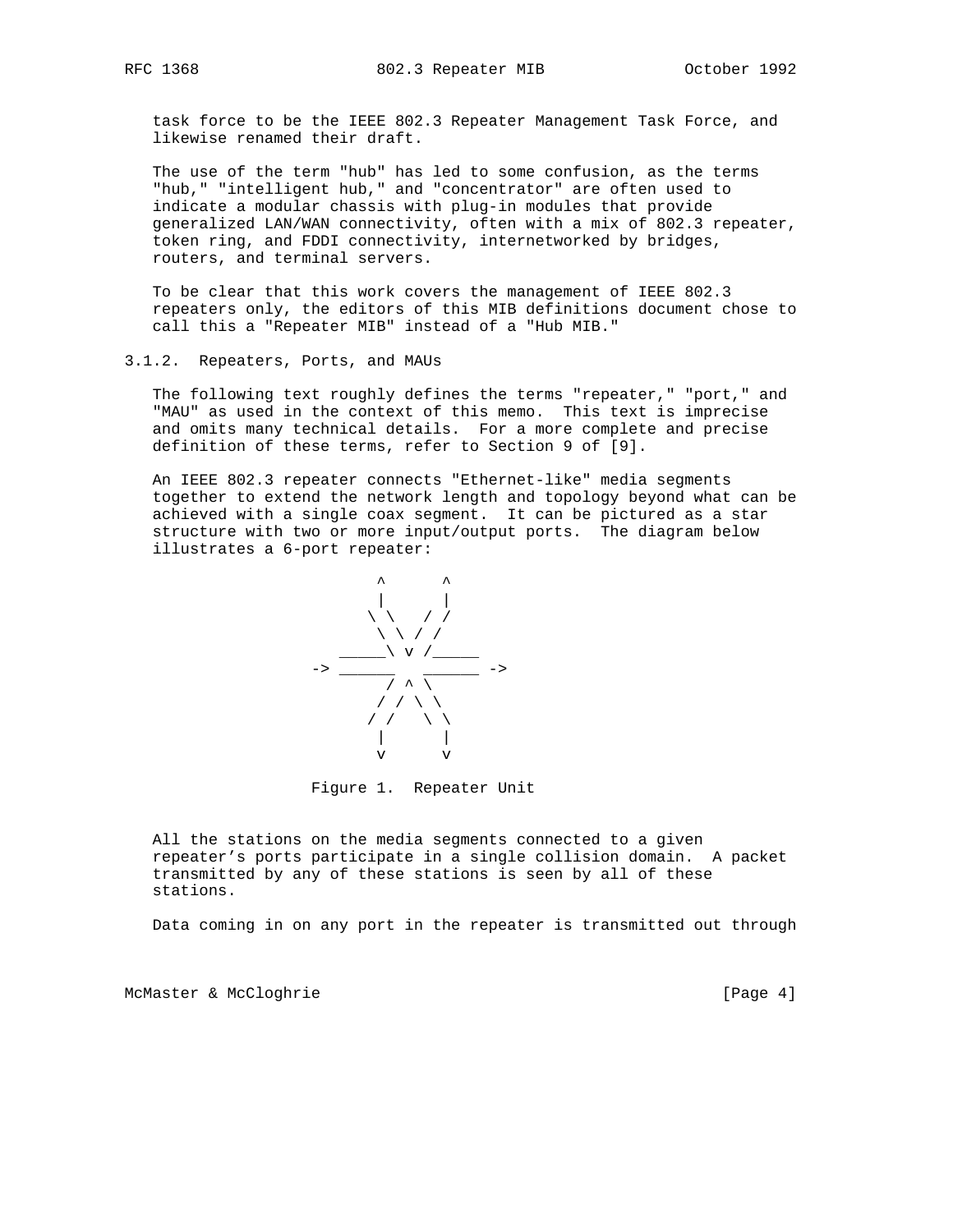each of the remaining n-1 ports. If data comes in to the repeater on two or more ports simultaneously or the repeater detects a collision on the incoming port, the repeater transmits a jamming signal out on all ports for the duration of the collision.

 A repeater is a bit-wise store-and-forward device. It is differentiated from a bridge (a frame store-and-forward device) in that it is primarily concerned with carrier sense and data bits, and does not make data-handling decisions based on the legality or contents of a packet. A repeater retransmits data bits as they are received. Its data FIFO holds only enough bits to make sure that the FIFO does not underflow when the data rate of incoming bits is slightly slower than the repeater's transmission rate.

 A repeater is not an end-station on the network, and does not count toward the overall limit of 1024 stations. A repeater has no MAC address associated with it, and therefore packets may not be addressed to the repeater or to its ports. (Packets may be addressed to the MAC address of a management entity that is monitoring a repeater. This management entity may or may not be connected to the network through one of the repeater's ports. How the management entity obtains information about the activity on the repeater is an implementation issue, and is not discussed in this memo.)

 A repeater is connected to the network with Medium Attachment Units (MAUs), and sometimes through Attachment Unit Interfaces (AUIs) as well. ("MAUs" are also known as transceivers, and an "AUI" is the same as a 15-pin Ethernet or DIX connector.)

 The 802.3 standard defines a "repeater set" as the "repeater unit" plus its associated MAUs (and AUIs if present). The "repeater unit" is defined as the portion of the repeater set that is inboard of the physical media interfaces. The MAUs may be physically separate from the repeater unit, or they may be integrated into the same physical package.



Figure 2. Repeater Set

McMaster & McCloghrie **Exercise 2018** [Page 5]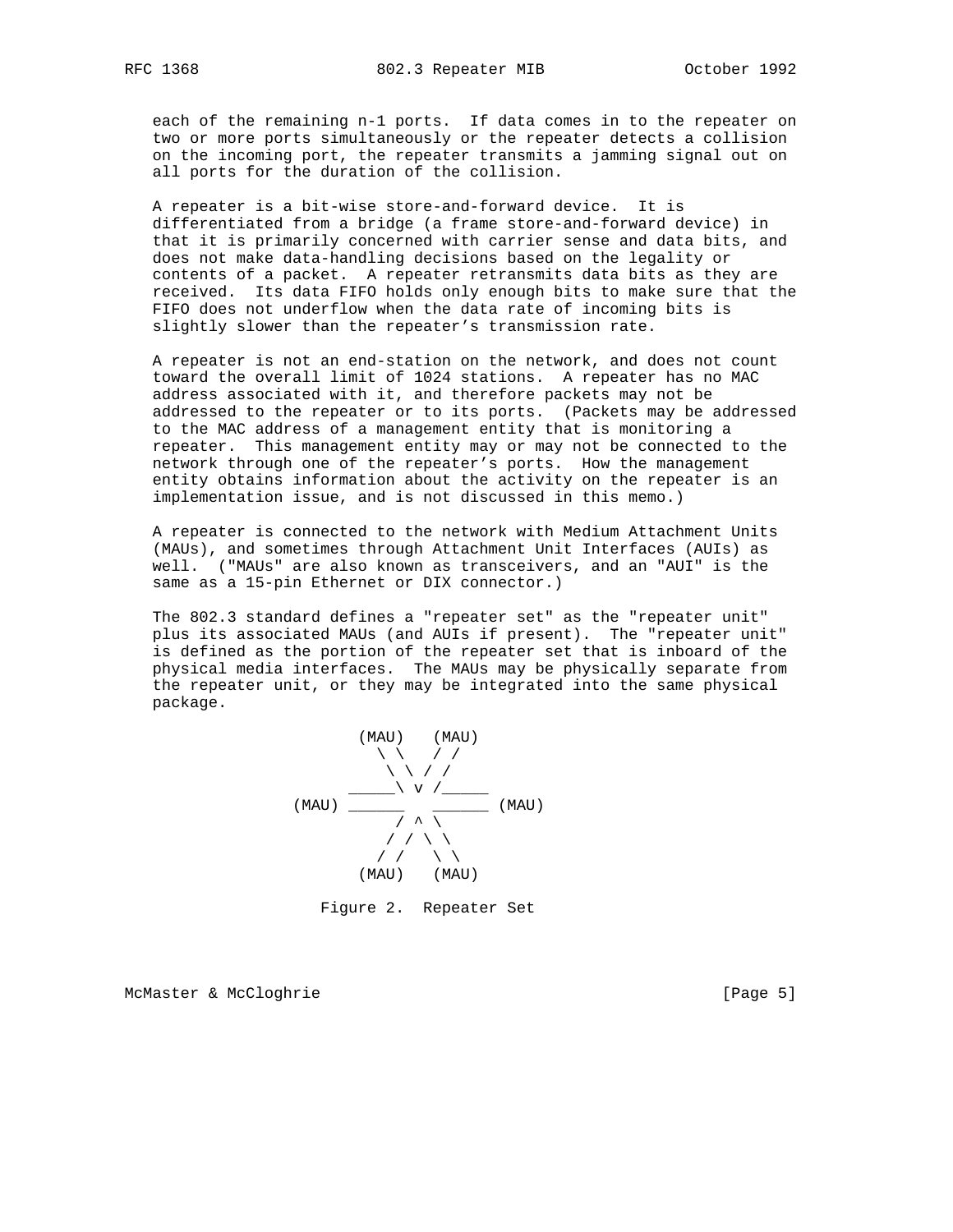The most commonly-used MAUs are the 10BASE-5 (AUI to thick "yellow" coax), 10BASE-2 (BNC to thin coax), 10BASE-T (unshielded twisted pair), and FOIRL (asynchronous fiber optic inter-repeater link, which is being combined into the 10BASE-F standard as 10BASE-FL). The draft 10BASE-F standard also includes the definition for a new synchronous fiber optic attachment, known as 10BASE-FB.

 It should be stressed that the repeater MIB being defined by the IEEE covers only the repeater unit management - it does not include management of the MAUs that form the repeater set. The IEEE recognizes that MAU management should be the same for MAUs connected to end-stations (DTEs) as it is for MAUs connected to repeaters. This memo follows the same strategy; the definition of management information for MAUs is being addressed in a separate memo.

# 3.1.3. Ports and Groups

 Repeaters are often implemented in modular "concentrators," where a card cage holds several field-replaceable cards. Several cards may form a single repeater unit, with each card containing one or more of the repeater's ports. Because of this modular architecture, users typically identify these repeater ports with a card number plus the port number relative to the card, e.g., Card 3, Port 11.

 To support this modular numbering scheme, this document follows the example of the IEEE Repeater Management draft [10], allowing an implementor to separate the ports in a repeater into "groups", if desired. For example, an implementor might choose to represent field-replaceable units as groups of ports so that the port numbering would match the modular hardware implementation.

 This group mapping is recommended but optional. An implementor may choose to put all of a modular repeater's ports into a single group, or to divide the ports into groups that do not match physical divisions.

 The object rptrGroupCapacity, which has a maximum value of 1024, indicates the maximum number of groups that a given repeater may contain. The value of rptrGroupCapacity must remain constant from one management restart to the next.

 Each group within the repeater is uniquely identified by a group number in the range 1..rptrGroupCapacity. Groups may come and go without causing a management reset, and may be sparsely numbered within the repeater. For example, in a 12-card cage, cards 3, 5, 6, and 7 may together form a single repeater, and the implementor may choose to number them as groups 3, 5, 6, and 7, respectively.

McMaster & McCloghrie **Exercise 2018** [Page 6]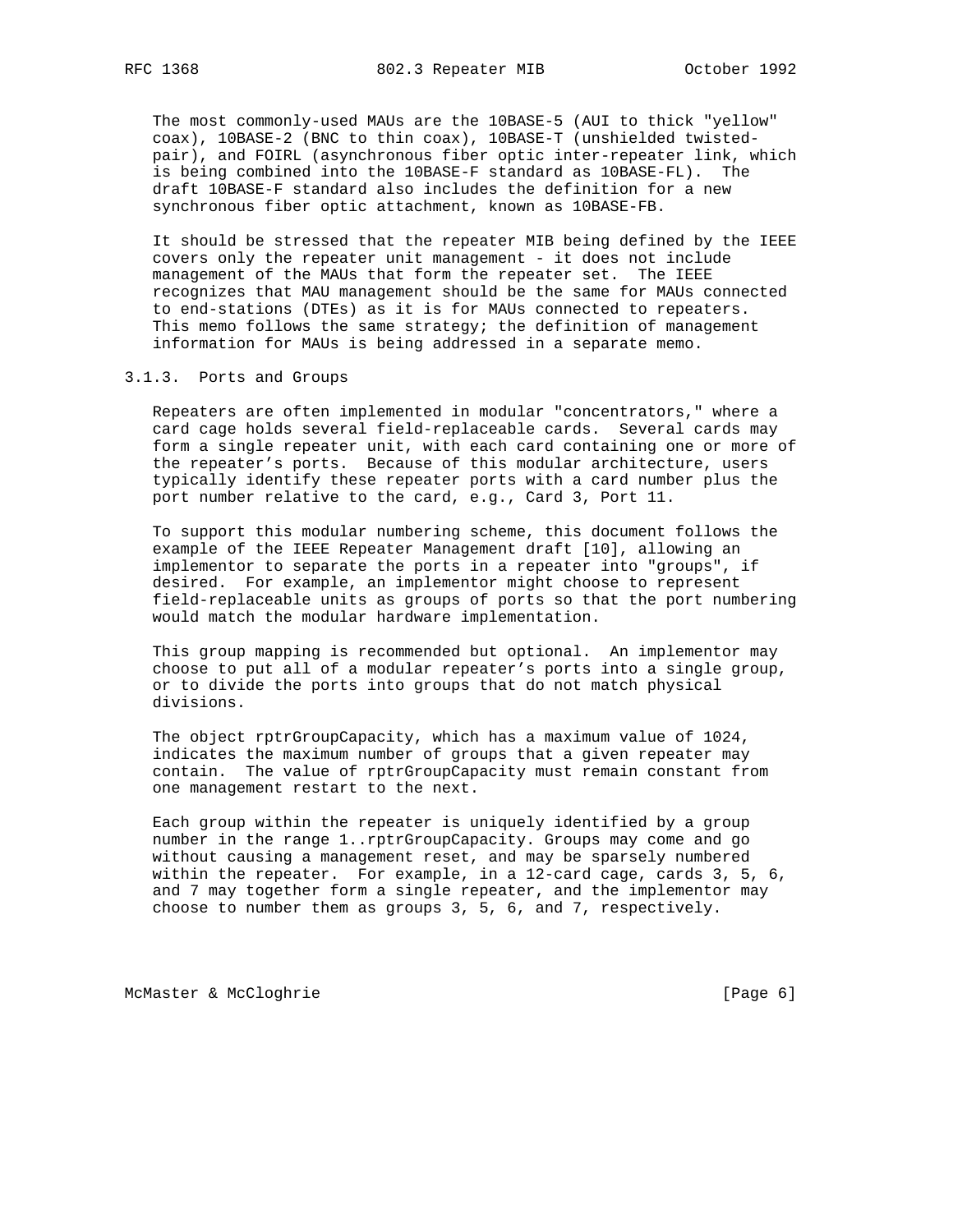The object rptrGroupPortCapacity, which also has a maximum value of 1024, indicates the maximum number of ports that a given group may contain. The value of rptrGroupPortCapacity must not change for a given group. However, a group may be deleted from the repeater and replaced with a group containing a different number of ports. The value of rptrGroupLastOperStatusChange will indicate that a change took place.

 Each port within the repeater is uniquely identified by a combination of group number and port number, where port number is an integer in the range 1..rptrGroupPortCapacity. As with groups within a repeater, ports within a group may be sparsely numbered. Likewise, ports may come and go within a group without causing a management reset.

### 3.2. Supporting Functions

 The IEEE 802.3 Hub Management draft [10] defines the following seven functions and seven signals used to describe precisely when port counters are incremented. The relationship between the functions and signals is shown in Figure 3.

 The CollisionEvent, ActivityDuration, CarrierEvent, FramingError, OctetCount, FCSError, and SourceAddress output signals defined here are not retrievable MIB objects, but rather are concepts used in defining the MIB objects. The inputs are defined in Section 9 of the IEEE 802.3 standard [9].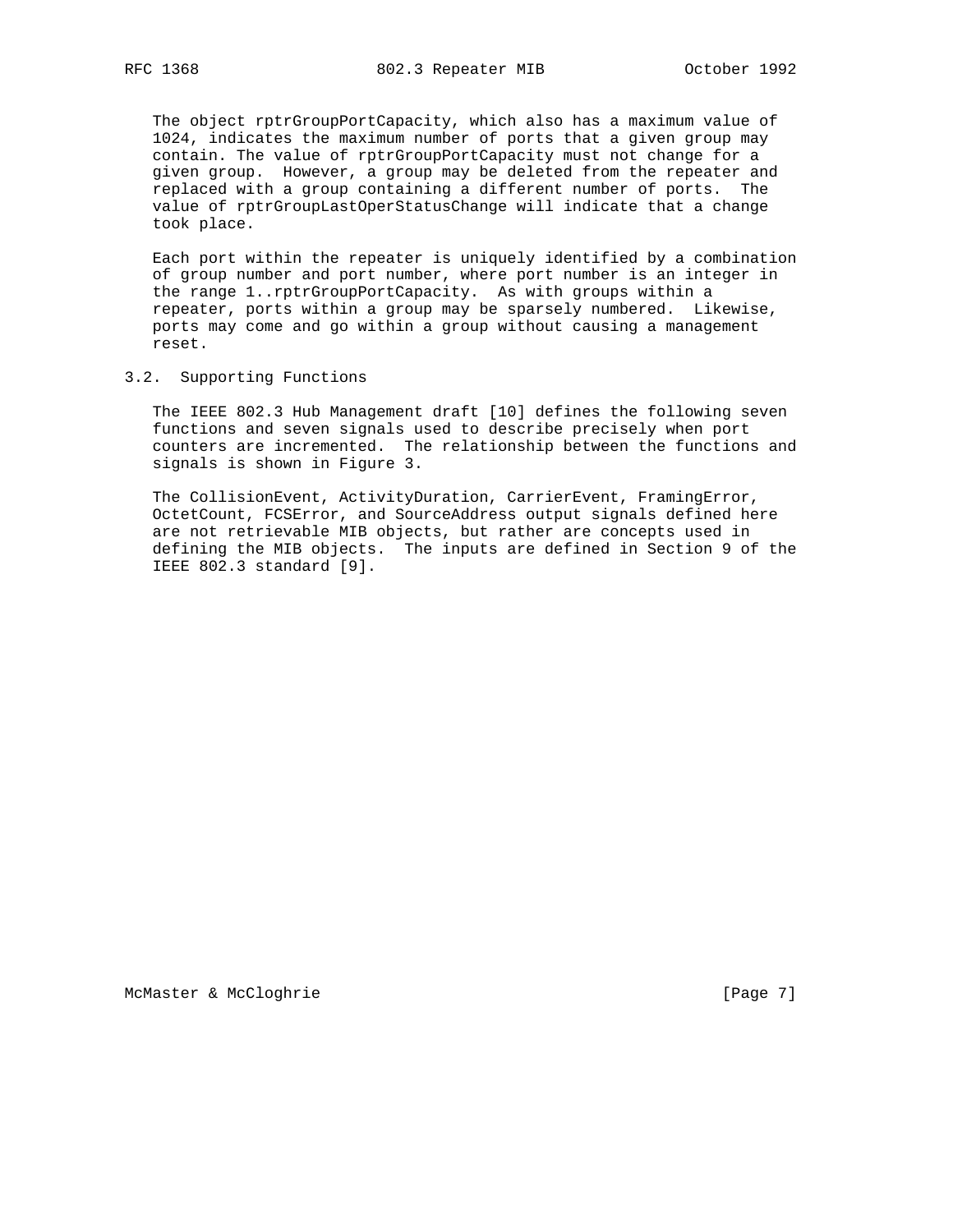

Figure 3. Port Functions Relationship

 Collision Event Function: The collision event function asserts the CollisionEvent signal when the CollIn(X) variable has the value SQE. The CollisionEvent signal remains asserted until the assertion of any CarrierEvent signal due to the reception of the following event.

 Carrier Event Function: The carrier event function asserts the CarrierEvent signal when the repeater exits the IDLE state, Fig 9-2 [9], and the port has been determined to be port N. It deasserts the CarrierEvent signal when, for a duration of at least Carrier Recovery Time (Ref:  $9.5.6.5$  [9]), both the DataIn(N) variable has the value II and the CollIn(N) variable has the value -SQE. The value N is the port assigned at the time of transition from the IDLE state.

 Framing Function: The framing function recognizes the boundaries of an incoming frame by monitoring the CarrierEvent signal and the decoded data stream. Data bits are accepted while the CarrierEvent

McMaster & McCloghrie **Exercise Exercise 2** (Page 8)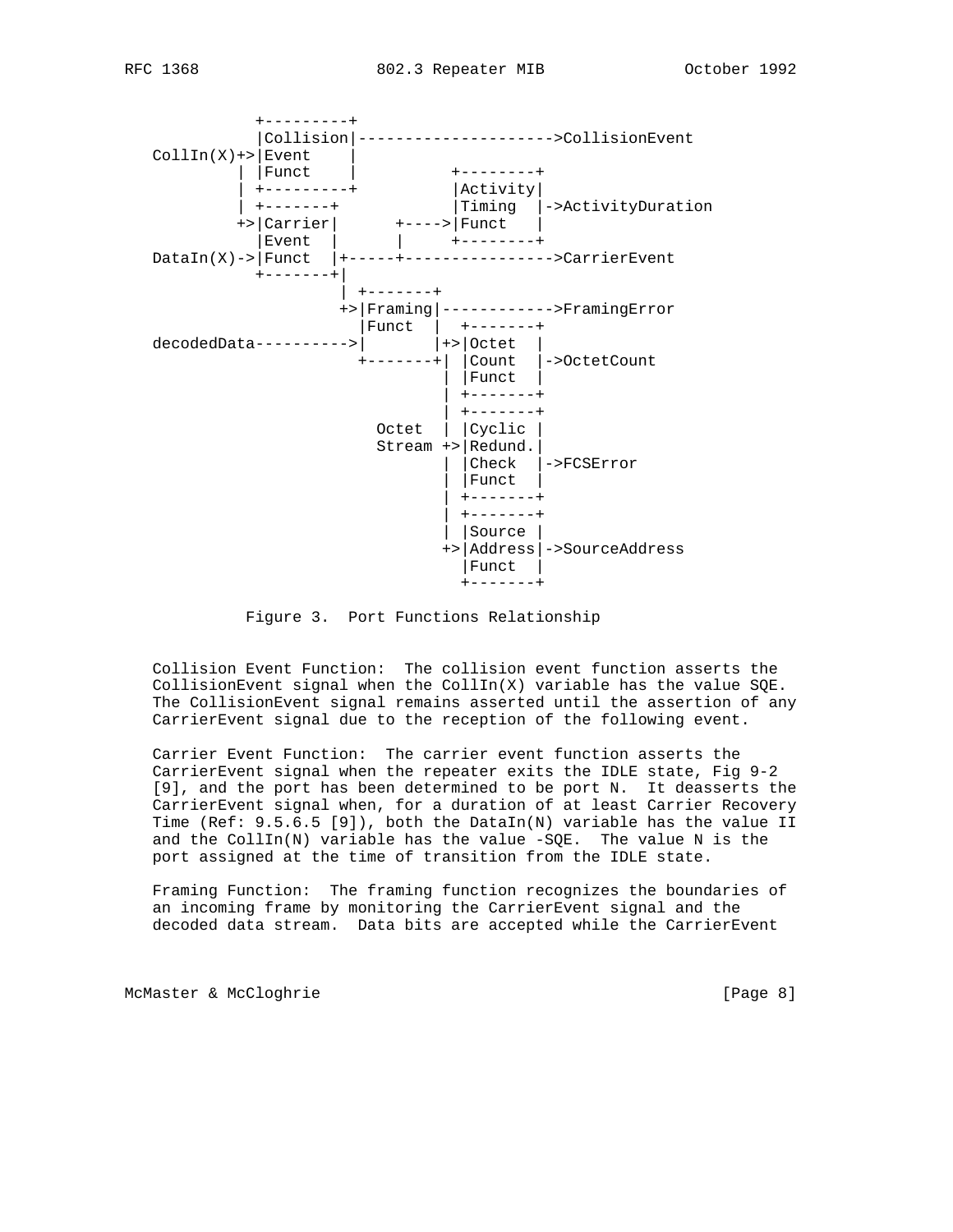signal is asserted. The framing function strips preamble and start of frame delimiter from the received data stream. The remaining bits are aligned along octet boundaries. If there is not an integral number of octets, then FramingError shall be asserted. The FramingError signal is cleared upon the assertion of the CarrierEvent signal due to the reception of the following event.

 Activity Timing Function: The activity timing function measures the duration of the assertion of the CarrierEvent signal. This duration value must be adjusted by removing the value of Carrier Recovery Time (Ref: 9.5.6.5 [9]) to obtain the true duration of activity on the network. The output of the Activity Timing function is the ActivityDuration value, which represents the duration of the CarrierEvent signal as expressed in units of bit times.

 Octet Counting Function: The octet counting function counts the number of complete octets received from the output of the framing function. The output of the octet counting function is the OctetCount value. The OctetCount value is reset to zero upon the assertion of the CarrierEvent signal due to the reception of the following event.

 Cyclic Redundancy Check Function: The cyclic redundancy check function verifies that the sequence of octets output by the framing function contains a valid frame check sequence field. The frame check sequence field is the last four octets received from the output of the framing function. The algorithm for generating an FCS from the octet stream is specified in 3.2.8 [9]. If the FCS generated according to this algorithm is not the same as the last four octets received from the framing function then the FCSError signal is asserted. The FCSError signal is cleared upon the assertion of the CarrierEvent signal due to the reception of the following event.

 Source Address Function: The source address function extracts octets from the stream output by the framing function. The seventh through twelfth octets shall be extracted from the octet stream and output as the SourceAddress variable. The SourceAddress variable is set to an invalid state upon the assertion of the CarrierEvent signal due to the reception of the following event.

### 3.3. Structure of MIB

 Objects in this MIB are arranged into MIB groups. Each MIB group is organized as a set of related objects.

McMaster & McCloghrie **Exercise 2018** [Page 9]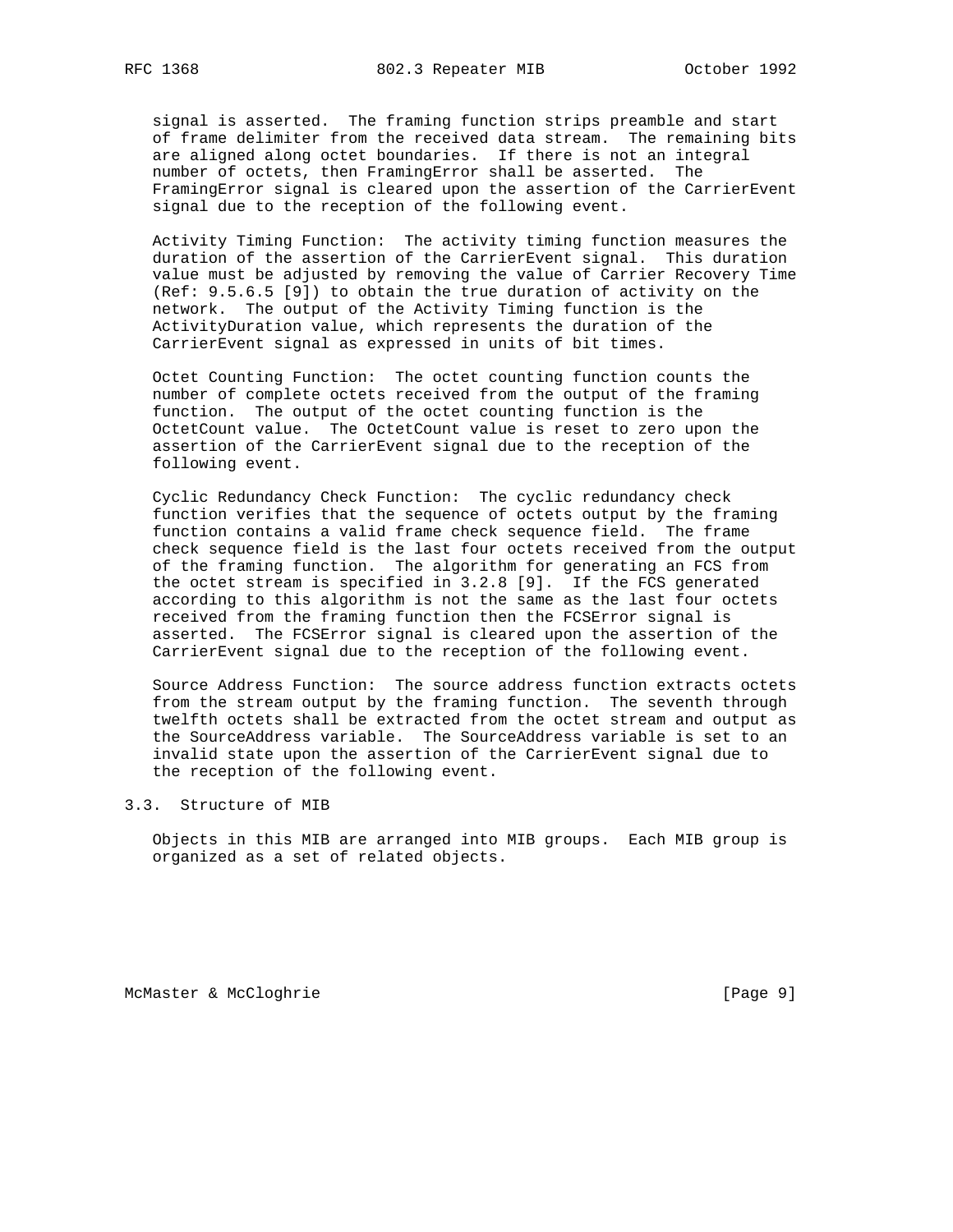3.3.1. The Basic Group Definitions

 This mandatory group contains the objects which are applicable to all repeaters. It contains status, parameter and control objects for the repeater as a whole, the port groups within the repeater, as well as for the individual ports themselves.

3.3.2. The Monitor Group Definitions

 This optional group contains monitoring statistics for the repeater as a whole and for individual ports.

3.3.3. The Address Tracking Group Definitions

 This optional group contains objects for tracking the MAC addresses of the DTEs attached to the ports of the repeater.

3.4. Relationship to Other MIBs

 It is assumed that a repeater implementing this MIB will also implement (at least) the 'system' group defined in MIB-II [4].

3.4.1. Relationship to the 'system' group

 In MIB-II, the 'system' group is defined as being mandatory for all systems such that each managed entity contains one instance of each object in the 'system' group. Thus, those objects apply to the entity even if the entity's sole functionality is management of a repeater.

3.4.2. Relationship to the 'interfaces' group

 In MIB-II, the 'interfaces' group is defined as being mandatory for all systems and contains information on an entity's interfaces, where each interface is thought of as being attached to a 'subnetwork'. (Note that this term is not to be confused with 'subnet' which refers to an addressing partitioning scheme used in the Internet suite of protocols.)

 This Repeater MIB uses the notion of ports on a repeater. The concept of a MIB-II interface has NO specific relationship to a repeater's port. Therefore, the 'interfaces' group applies only to the one (or more) network interfaces on which the entity managing the repeater sends and receives management protocol operations, and does not apply to the repeater's ports.

 This is consistent with the physical-layer nature of a repeater. A repeater is a bitwise store-and-forward device. It recognizes

McMaster & McCloghrie **bluestion and the Club** entering and the set of page 10]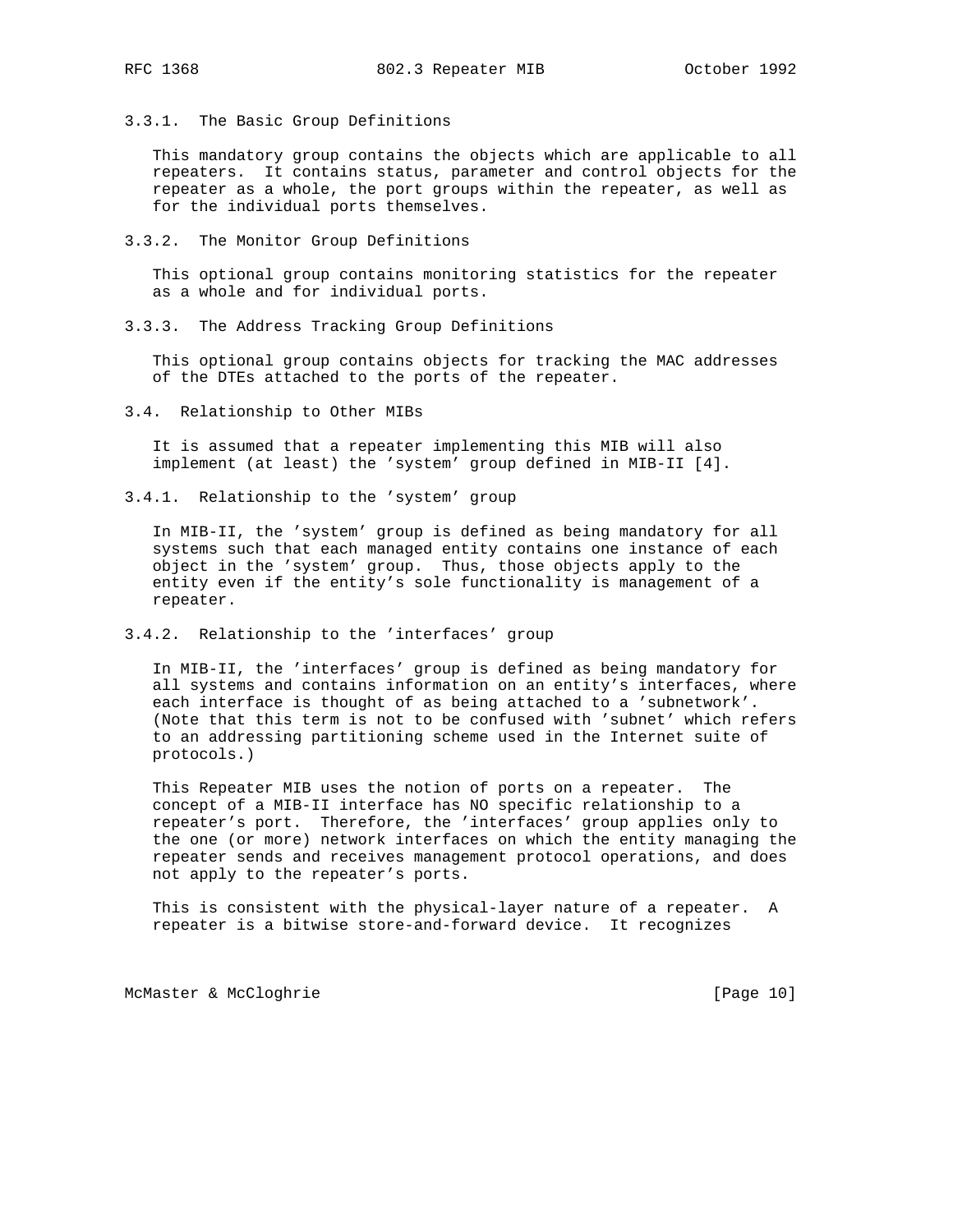activity and bits, but does not process incoming data based on any packet-related information (such as checksum or addresses). A repeater has no MAC address, no MAC implementation, and does not pass packets up to higher-level protocol entities for processing.

 (When a network management entity is observing the repeater, it may appear as though the repeater is passing packets to a higher-level protocol entity. However, this is only a means of implementing management, and this passing of management information is not part of the repeater functionality.)

# 3.5. Textual Conventions

 The datatype MacAddress is used as a textual convention in this document. This textual convention has NO effect on either the syntax nor the semantics of any managed object. Objects defined using this convention are always encoded by means of the rules that define their primitive type. Hence, no changes to the SMI or the SNMP are necessary to accommodate this textual convention which is adopted merely for the convenience of readers.

### 4. Definitions

SNMP-REPEATER-MIB DEFINITIONS ::= BEGIN

IMPORTS

Counter, TimeTicks, Gauge

|                      | FROM RFC1155-SMI |
|----------------------|------------------|
| mib-2, DisplayString | FROM RFC1213-MIB |
| TRAP-TYPE            | FROM RFC-1215    |
| OBJECT-TYPE          | FROM RFC-1212;   |
|                      |                  |

snmpDot3RptrMgt OBJECT IDENTIFIER ::= { mib-2 22 }

 -- All representations of MAC addresses in this MIB Module use, -- as a textual convention (i.e., this convention does not affect -- their encoding), the data type:

MacAddress ::= OCTET STRING (SIZE (6)) -- a 6 octet address in -- the "canonical" order -- defined by IEEE 802.1a, i.e., as if it were transmitted least -- significant bit first.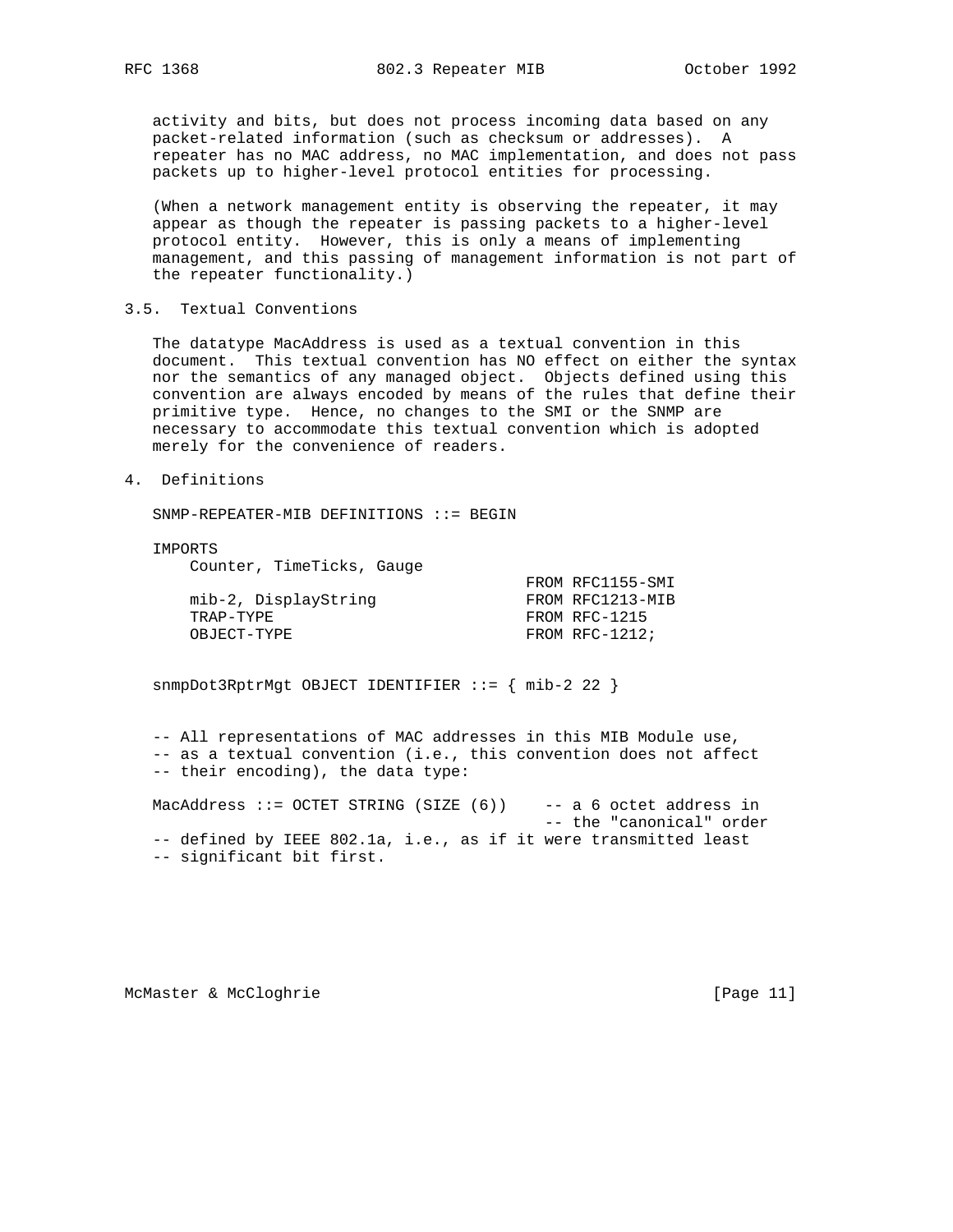RFC 1368 802.3 Repeater MIB October 1992

 -- References -- -- The following references are used throughout this MIB:  $- -$  -- [IEEE 802.3 Std] -- refers to IEEE 802.3/ISO 8802-3 Information processing -- systems - Local area networks - Part 3: Carrier sense -- multiple access with collision detection (CSMA/CD) -- access method and physical layer specifications -- (2nd edition, September 21, 1990).  $-\,-$  -- [IEEE 802.3 Rptr Mgt] -- refers to IEEE P802.3K, 'Layer Management for 10 Mb/s Baseband Repeaters, Section 19,' Draft Supplement to ANSI/IEEE 802.3, (Draft 8, April 9, 1992) -- MIB Groups  $-$  -- The rptrBasicPackage group is mandatory. -- The rptrMonitorPackage and rptrAddrTrackPackage -- groups are optional. rptrBasicPackage OBJECT IDENTIFIER ::= { snmpDot3RptrMgt 1 } rptrMonitorPackage OBJECT IDENTIFIER ::= { snmpDot3RptrMgt 2 } rptrAddrTrackPackage OBJECT IDENTIFIER ::= { snmpDot3RptrMgt 3 } -- object identifiers for organizing the information -- in the groups by repeater, port-group, and port rptrRptrInfo OBJECT IDENTIFIER ::= { rptrBasicPackage 1 } rptrGroupInfo OBJECT IDENTIFIER ::= { rptrBasicPackage 2 } rptrPortInfo OBJECT IDENTIFIER ::= { rptrBasicPackage 3 } rptrMonitorRptrInfo OBJECT IDENTIFIER ::= { rptrMonitorPackage 1 } rptrMonitorGroupInfo OBJECT IDENTIFIER ::= { rptrMonitorPackage 2 }

McMaster & McCloghrie **bluestion** [Page 12]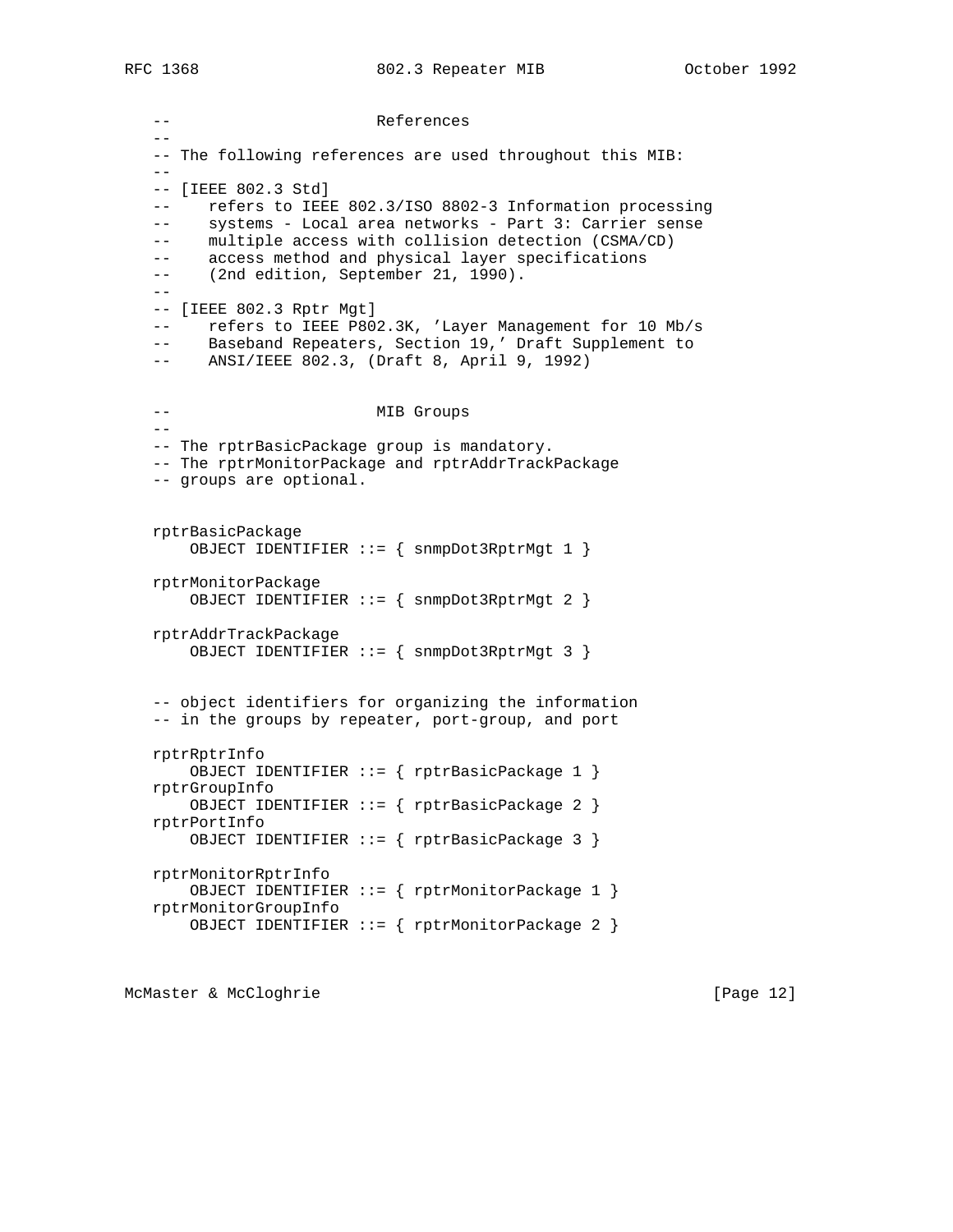rptrMonitorPortInfo OBJECT IDENTIFIER ::= { rptrMonitorPackage 3 } rptrAddrTrackRptrInfo -- this subtree is currently unused OBJECT IDENTIFIER ::= { rptrAddrTrackPackage 1 } rptrAddrTrackGroupInfo -- this subtree is currently unused OBJECT IDENTIFIER ::= { rptrAddrTrackPackage 2 } rptrAddrTrackPortInfo OBJECT IDENTIFIER ::= { rptrAddrTrackPackage 3 }  $- -$  -- The BASIC GROUP  $-$  -- Implementation of the Basic Group is mandatory for all -- managed repeaters. -- -- Basic Repeater Information  $- -$  -- Configuration, status, and control objects for the overall -- repeater - rptrGroupCapacity OBJECT-TYPE SYNTAX INTEGER (1..1024) ACCESS read-only STATUS mandatory DESCRIPTION "The rptrGroupCapacity is the number of groups that can be contained within the repeater. Within each managed repeater, the groups are uniquely numbered in the range from 1 to rptrGroupCapacity. Some groups may not be present in the repeater, in which case the actual number of groups present will be less than rptrGroupCapacity. The number of groups present will never be greater than rptrGroupCapacity. Note: In practice, this will generally be the number of field-replaceable units (i.e., modules, cards, or boards) that can fit in the physical repeater enclosure, and the group numbers will correspond to numbers marked on the physical enclosure." REFERENCE "Reference IEEE 802.3 Rptr Mgt, 19.2.3.2, aRepeaterGroupCapacity."

McMaster & McCloghrie **by Community** [Page 13]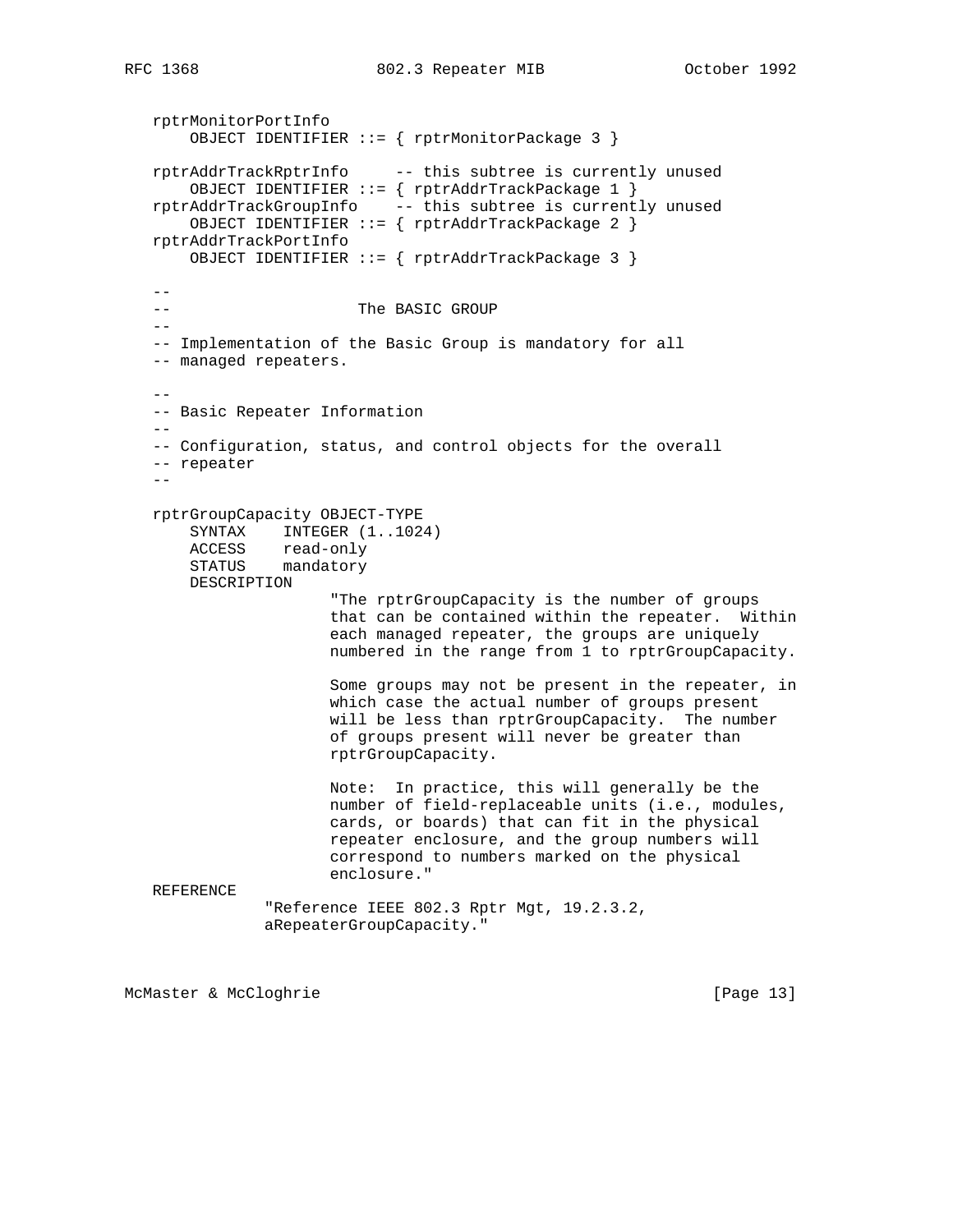```
::= { rptrRptrInfo 1 }
   rptrOperStatus OBJECT-TYPE
       SYNTAX INTEGER {
                 other(1), -- undefined or unknown status<br>ele(2)ok(2), the set of the set of the set of - no known failures
 rptrFailure(3), -- repeater-related failure
 groupFailure(4), -- group-related failure
 portFailure(5), -- port-related failure
 generalFailure(6) -- failure, unspecified type
 }
       ACCESS read-only
       STATUS mandatory
       DESCRIPTION
              "The rptrOperStatus object indicates the
              operational state of the repeater. The
              rptrHealthText object may be consulted for more
              specific information about the state of the
              repeater's health.
              In the case of multiple kinds of failures (e.g.,
              repeater failure and port failure), the value of
              this attribute shall reflect the highest priority
              failure in the following order:
                  rptrFailure(3)
                  groupFailure(4)
                  portFailure(5)
                  generalFailure(6)."
       REFERENCE
               "Reference IEEE 802.3 Rptr Mgt, 19.2.3.2,
               aRepeaterHealthState."
      ::= { rptrRptrInfo 2 }
   rptrHealthText OBJECT-TYPE
       SYNTAX DisplayString (SIZE (0..255))
       ACCESS read-only
       STATUS mandatory
       DESCRIPTION
               "The health text object is a text string that
               provides information relevant to the operational
               state of the repeater. Agents may use this string
               to provide detailed information on current
               failures, including how they were detected, and/or
               instructions for problem resolution. The contents
               are agent-specific."
       REFERENCE
               "Reference IEEE 802.3 Rptr Mgt, 19.2.3.2,
```
McMaster & McCloghrie **Exercise Exercise Exercise** [Page 14]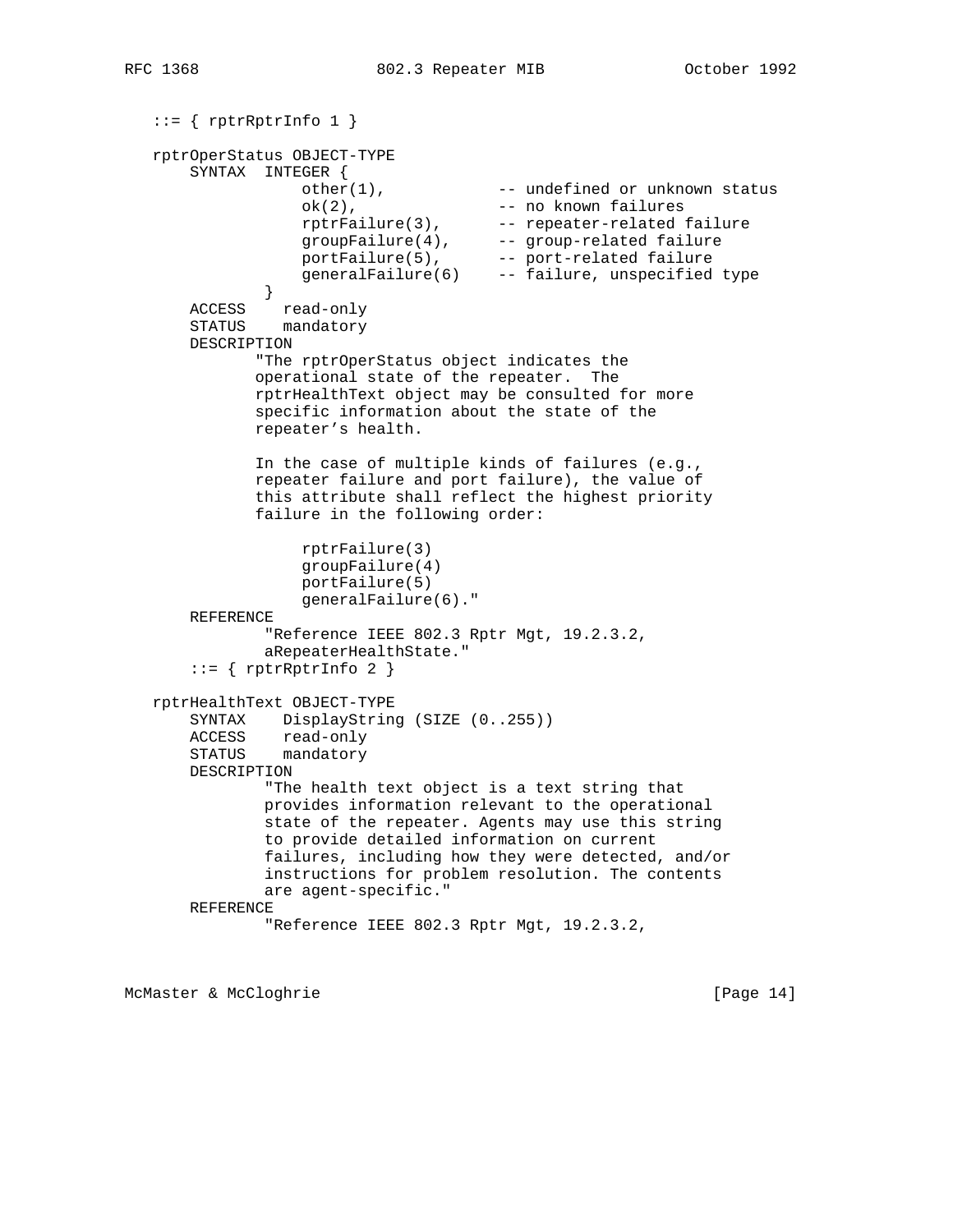aRepeaterHealthText."  $::=$  { rptrRptrInfo 3 } rptrReset OBJECT-TYPE SYNTAX INTEGER { noReset(1),  $reset(2)$  } ACCESS read-write STATUS mandatory DESCRIPTION "Setting this object to reset(2) causes a transition to the START state of Fig 9-2 in section 9 [IEEE 802.3 Std]. Setting this object to noReset(1) has no effect. The agent will always return the value noReset(1) when this object is read. This action does not reset the management counters defined in this document nor does it affect the portAdminStatus parameters. Included in this action is the execution of a disruptive Self-Test with the following characteristics: a) The nature of the tests is not specified. b) The test resets the repeater but without affecting management information about the repeater. c) The test does not inject packets onto any segment. d) Packets received during the test may or may not be transferred. e) The test does not interfere with management functions. As a result of this action a rptrResetEvent trap should be sent." REFERENCE "Reference IEEE 802.3 Rptr Mgt, 19.2.3.3, acResetRepeater."  $::=$  { rptrRptrInfo 4 } rptrNonDisruptTest OBJECT-TYPE SYNTAX INTEGER { noSelfTest(1), selfTest(2)<br>} } ACCESS read-write STATUS mandatory DESCRIPTION "Setting this object to selfTest(2) causes the

McMaster & McCloghrie **Exercise Exercise Exercise** [Page 15]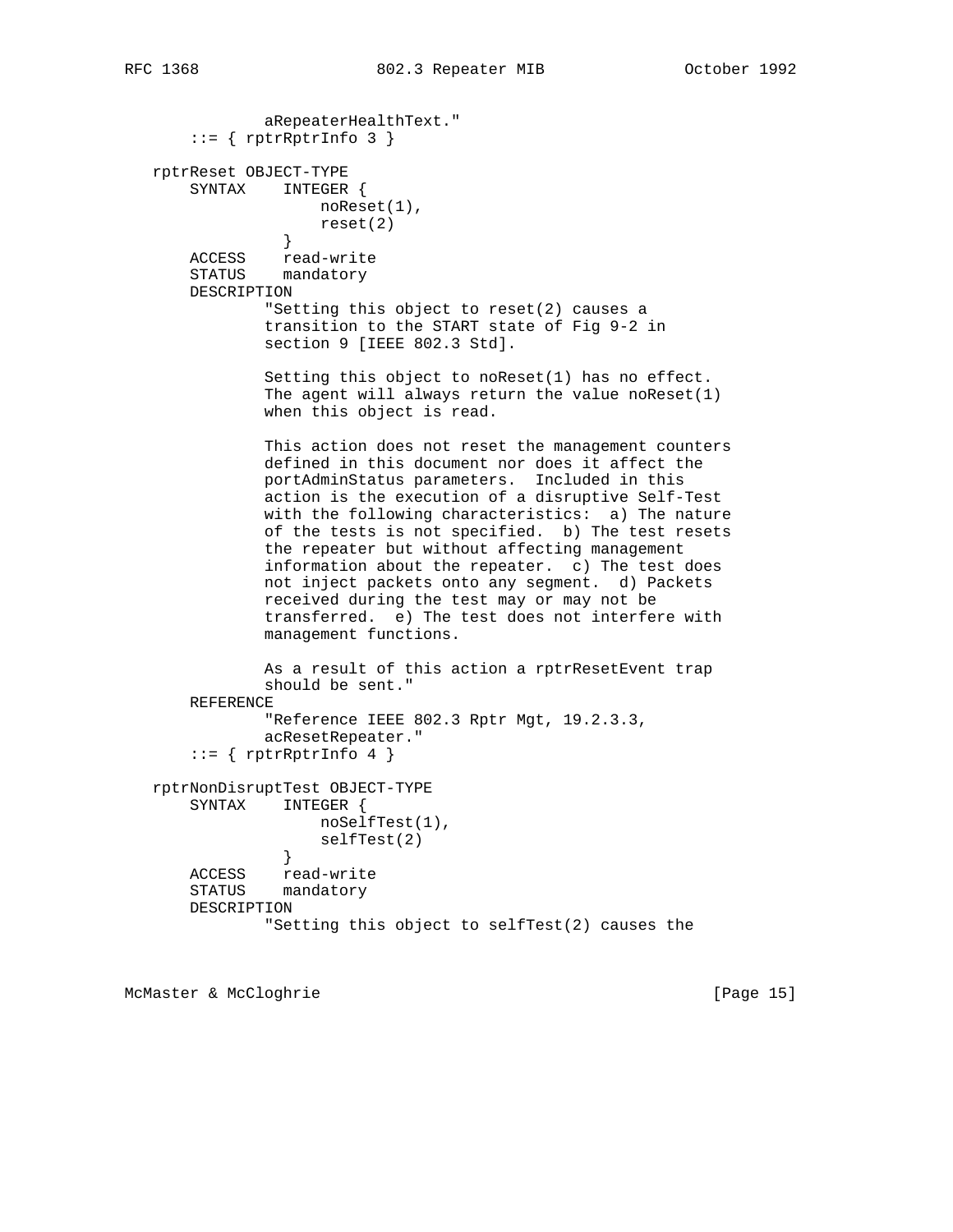```
 repeater to perform a agent-specific, non-
               disruptive self-test that has the following
               characteristics: a) The nature of the tests is
               not specified. b) The test does not change the
                state of the repeater or management information
                about the repeater. c) The test does not inject
               packets onto any segment. d) The test does not
               prevent the relay of any packets. e) The test
               does not interfere with management functions.
               After performing this test the agent will update
                the repeater health information and send a
               rptrHealth trap.
               Setting this object to noSelfTest(1) has no
               effect. The agent will always return the value
               noSelfTest(1) when this object is read."
       REFERENCE
               "Reference IEEE 802.3 Rptr Mgt, 19.2.3.3,
               acExecuteNonDisruptiveSelfTest."
       ::= { rptrRptrInfo 5 }
   rptrTotalPartitionedPorts OBJECT-TYPE
       SYNTAX Gauge
       ACCESS read-only
       STATUS mandatory
       DESCRIPTION
                "This object returns the total number of ports in
                the repeater whose current state meets all three
               of the following criteria: rptrPortOperStatus
               does not have the value notPresent(3),
               rptrPortAdminStatus is enabled(1), and
               rptrPortAutoPartitionState is autoPartitioned(2)."
       ::= { rptrRptrInfo 6 }
 --
   -- The Basic Port Group Table
- rptrGroupTable OBJECT-TYPE
       SYNTAX SEQUENCE OF RptrGroupEntry
       ACCESS not-accessible
       STATUS mandatory
       DESCRIPTION
                "Table of descriptive and status information about
                the groups of ports."
      ::= { rptrGroupInfo 1 }
```
McMaster & McCloghrie **by Community** [Page 16]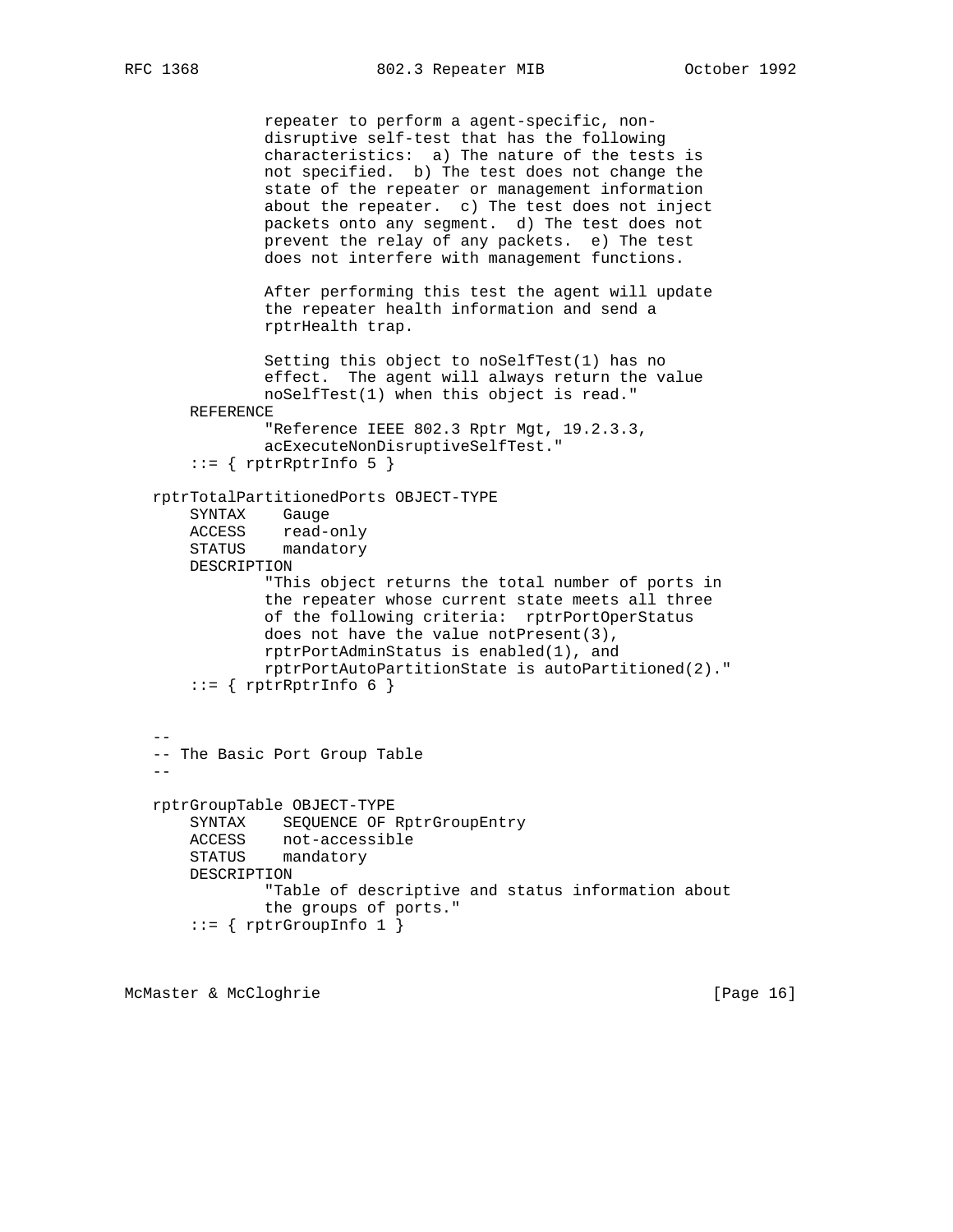```
 rptrGroupEntry OBJECT-TYPE
 SYNTAX RptrGroupEntry
 ACCESS not-accessible
 STATUS mandatory
       DESCRIPTION
               "An entry in the table, containing information
               about a single group of ports."
       INDEX { rptrGroupIndex }
      ::= { rptrGroupTable 1 }
   RptrGroupEntry ::=
       SEQUENCE {
           rptrGroupIndex
               INTEGER,
           rptrGroupDescr
               DisplayString,
           rptrGroupObjectID
               OBJECT IDENTIFIER,
           rptrGroupOperStatus
               INTEGER,
           rptrGroupLastOperStatusChange
               TimeTicks,
           rptrGroupPortCapacity
               INTEGER
       }
   rptrGroupIndex OBJECT-TYPE
       SYNTAX INTEGER (1..1024)
       ACCESS read-only
       STATUS mandatory
       DESCRIPTION
               "This object identifies the group within the
               repeater for which this entry contains
               information. This value is never greater than
               rptrGroupCapacity."
       REFERENCE
               "Reference IEEE 802.3 Rptr Mgt, 19.2.5.2,
               aGroupID."
      ::= { rptrGroupEntry 1 }
   rptrGroupDescr OBJECT-TYPE
       SYNTAX DisplayString (SIZE (0..255))
       ACCESS read-only
       STATUS mandatory
       DESCRIPTION
                "A textual description of the group. This value
               should include the full name and version
               identification of the group's hardware type and
```
McMaster & McCloghrie **Exercise 2018** [Page 17]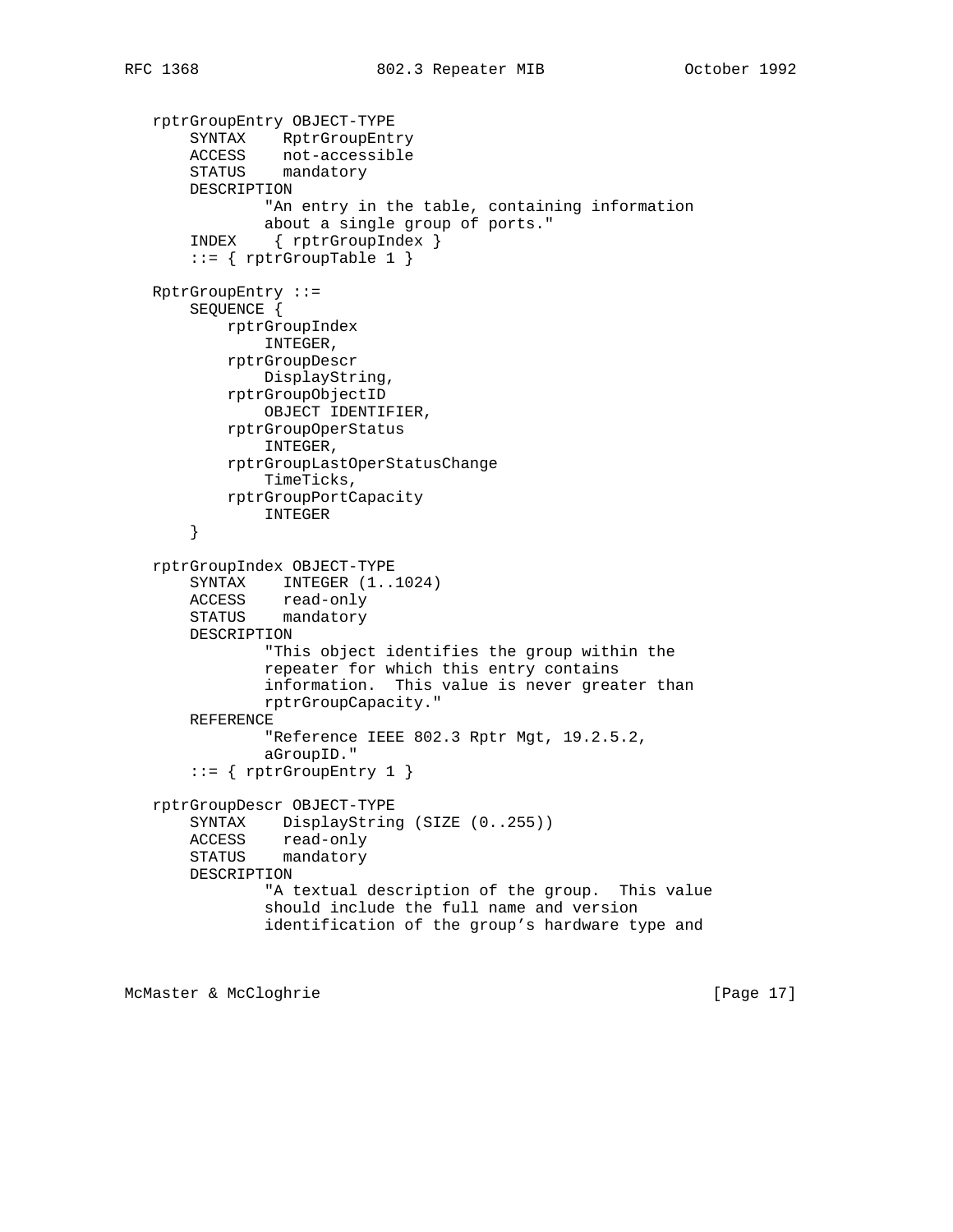```
 indicate how the group is differentiated from
 other groups in the repeater. Plug-in Module, Rev
 A' or 'Barney Rubble 10BASE-T 4-port SIMM socket
               Version 2.1' are examples of valid group
               descriptions.
               It is mandatory that this only contain printable
               ASCII characters."
      ::= { rptrGroupEntry 2 }
   rptrGroupObjectID OBJECT-TYPE
       SYNTAX OBJECT IDENTIFIER
       ACCESS read-only
       STATUS mandatory
       DESCRIPTION
               "The vendor's authoritative identification of the
               group. This value is allocated within the SMI
               enterprises subtree (1.3.6.1.4.1) and provides a
               straight-forward and unambiguous means for
               determining what kind of group is being managed.
               For example, this object could take the value
               1.3.6.1.4.1.4242.1.2.14 if vendor 'Flintstones,
               Inc.' was assigned the subtree 1.3.6.1.4.1.4242,
               and had assigned the identifier
               1.3.6.1.4.1.4242.1.2.14 to its 'Wilma Flintstone
               6-Port FOIRL Plug-in Module.'"
      ::= { rptrGroupEntry 3 }
   rptrGroupOperStatus OBJECT-TYPE
               INTEGER {
                    other(1),
                     operational(2),
                     malfunctioning(3),
                     notPresent(4),
                     underTest(5),
                     resetInProgress(6)
 }
       ACCESS read-only
       STATUS mandatory
       DESCRIPTION
               "An object that indicates the operational status
               of the group.
               A status of notPresent(4) indicates that the group
               is temporarily or permanently physically and/or
               logically not a part of the repeater. It is an
               implementation-specific matter as to whether the
```
McMaster & McCloghrie **by Community** [Page 18]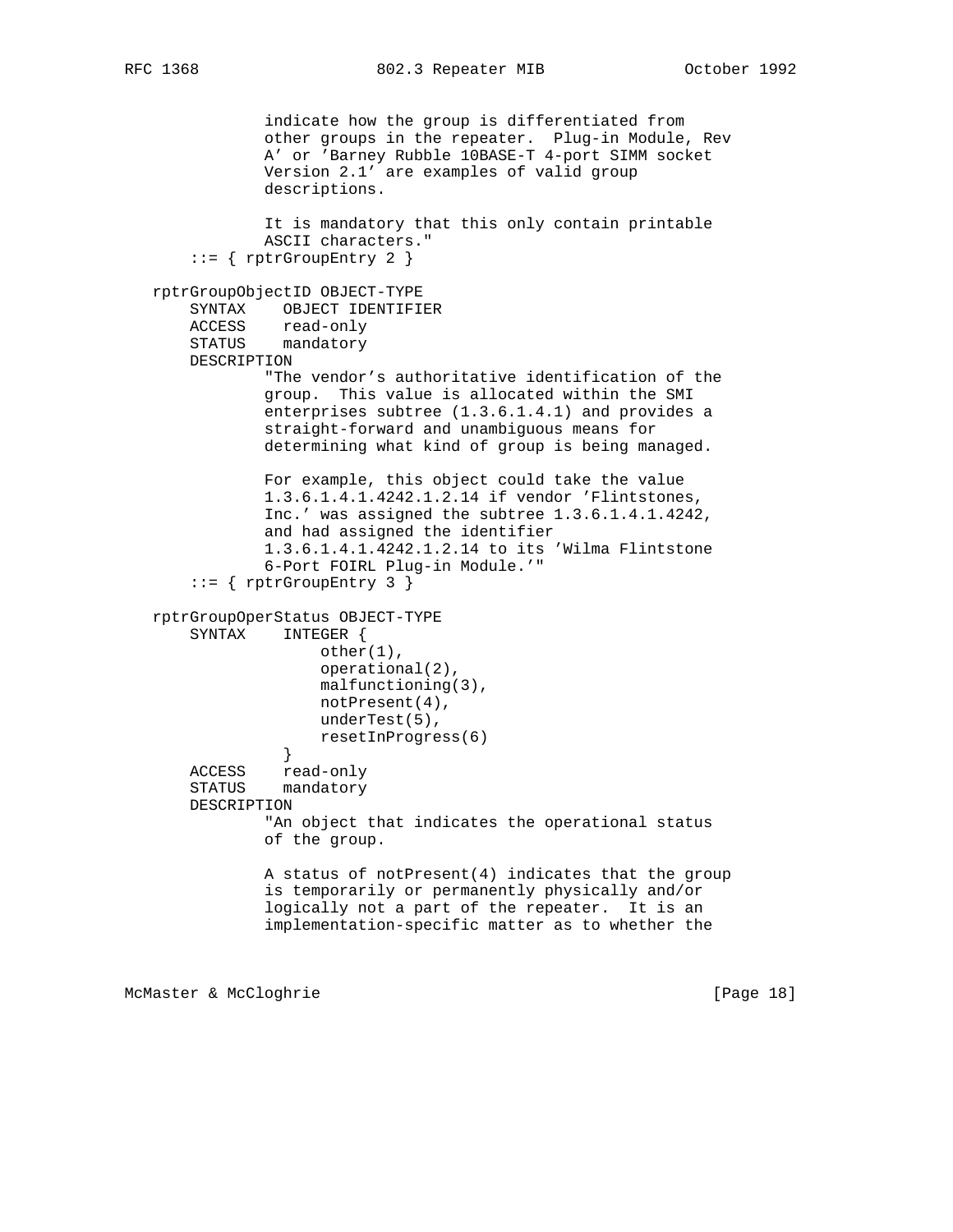agent effectively removes notPresent entries from the table. A status of operational(2) indicates that the group is functioning, and a status of malfunctioning(3) indicates that the group is malfunctioning in some way."  $::=$  { rptrGroupEntry 4 } rptrGroupLastOperStatusChange OBJECT-TYPE SYNTAX TimeTicks ACCESS read-only STATUS mandatory DESCRIPTION "An object that contains the value of sysUpTime at the time that the value of the rptrGroupOperStatus object for this group last changed. A value of zero indicates that the group's oper status has not changed since the agent last restarted." ::= { rptrGroupEntry 5 } rptrGroupPortCapacity OBJECT-TYPE SYNTAX INTEGER (1..1024) ACCESS read-only STATUS mandatory DESCRIPTION "The rptrGroupPortCapacity is the number of ports that can be contained within the group. Valid range is 1-1024. Within each group, the ports are uniquely numbered in the range from 1 to rptrGroupPortCapacity. Note: In practice, this will generally be the number of ports on a module, card, or board, and the port numbers will correspond to numbers marked on the physical embodiment." REFERENCE "Reference IEEE 802.3 Rptr Mgt, 19.2.5.2, aGroupPortCapacity."  $::=$  { rptrGroupEntry 6 }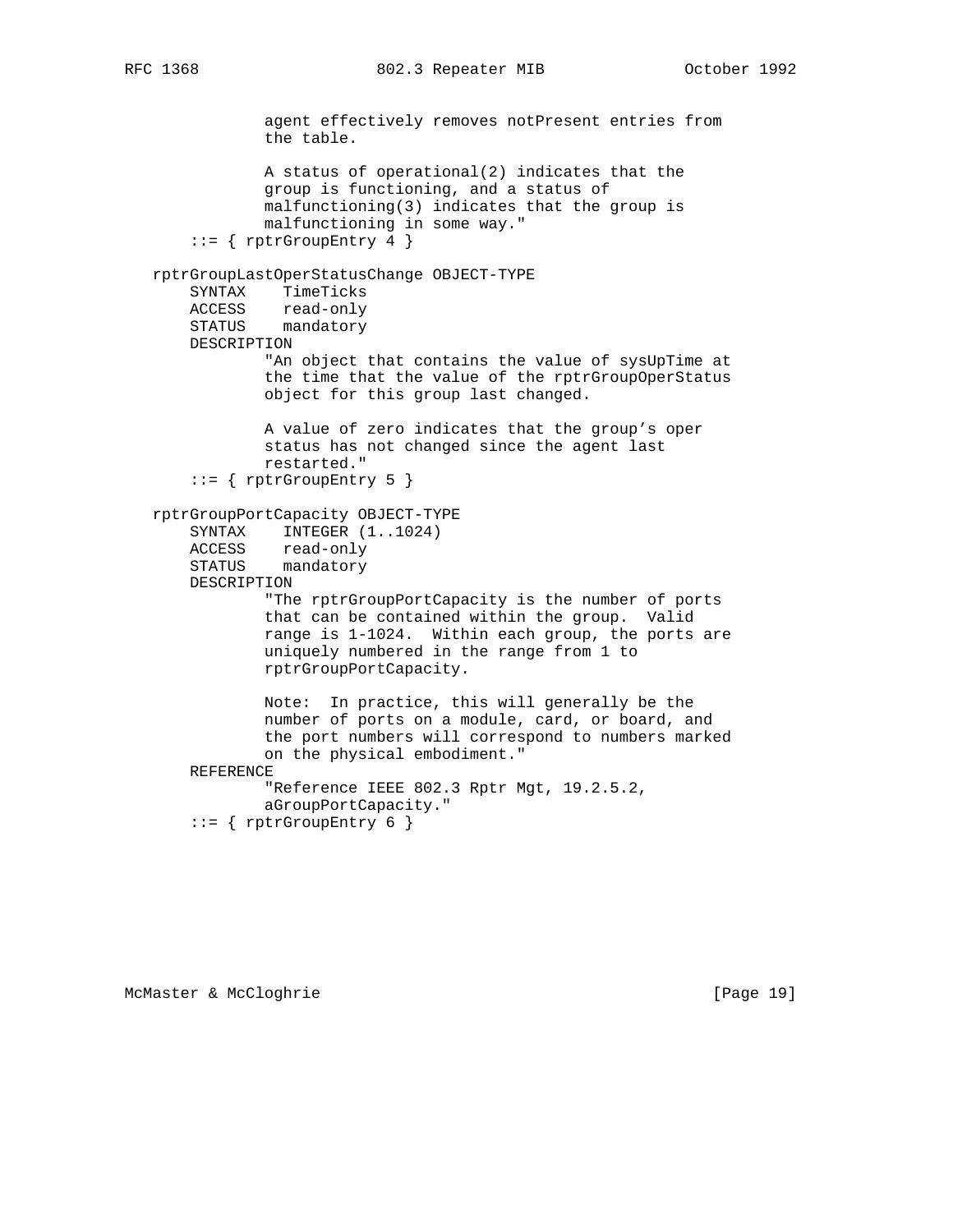```
 --
   -- The Basic Port Table
- rptrPortTable OBJECT-TYPE
       SYNTAX SEQUENCE OF RptrPortEntry
       ACCESS not-accessible
       STATUS mandatory
       DESCRIPTION
               "Table of descriptive and status information about
               the ports."
      ::= { rptrPortInfo 1 }
   rptrPortEntry OBJECT-TYPE
       SYNTAX RptrPortEntry
 ACCESS not-accessible
 STATUS mandatory
       DESCRIPTION
               "An entry in the table, containing information
               about a single port."
       INDEX { rptrPortGroupIndex, rptrPortIndex }
      ::= { rptrPortTable 1 }
   RptrPortEntry ::=
       SEQUENCE {
           rptrPortGroupIndex
               INTEGER,
           rptrPortIndex
               INTEGER,
           rptrPortAdminStatus
               INTEGER,
           rptrPortAutoPartitionState
               INTEGER,
           rptrPortOperStatus
               INTEGER
       }
   rptrPortGroupIndex OBJECT-TYPE
       SYNTAX INTEGER (1..1024)
       ACCESS read-only
       STATUS mandatory
       DESCRIPTION
               "This object identifies the group containing the
               port for which this entry contains information."
      ::= { rptrPortEntry 1 }
   rptrPortIndex OBJECT-TYPE
       SYNTAX INTEGER (1..1024)
```
McMaster & McCloghrie **by Community** [Page 20]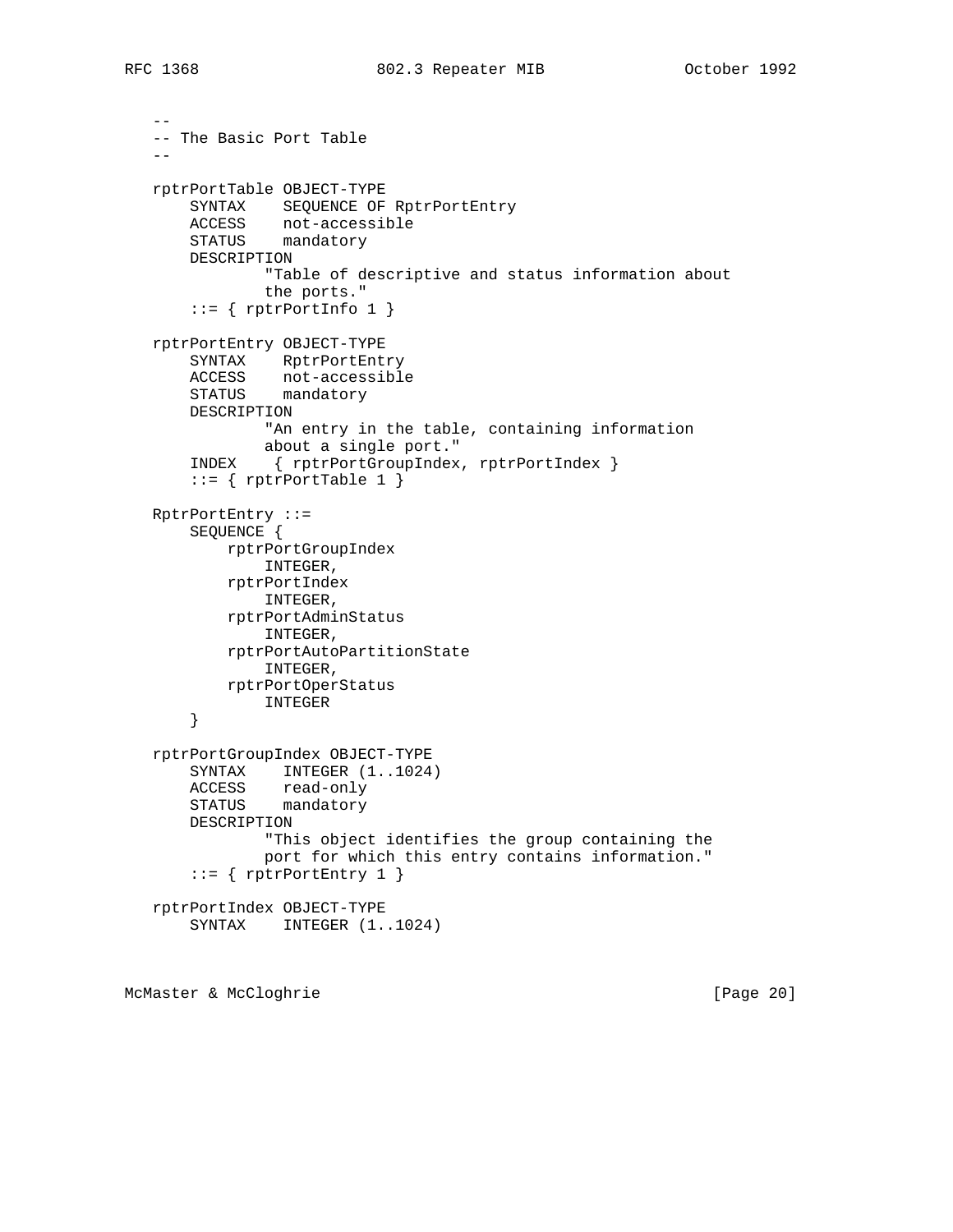```
 ACCESS read-only
       STATUS mandatory
       DESCRIPTION
                "This object identifies the port within the group
                for which this entry contains information. This
               value can never be greater than
               rptrGroupPortCapacity for the associated group."
       REFERENCE
                "Reference IEEE 802.3 Rptr Mgt, 19.2.6.2,
               aPortID."
       ::= { rptrPortEntry 2 }
   rptrPortAdminStatus OBJECT-TYPE
       SYNTAX INTEGER {
                     enabled(1),
                     disabled(2)
 }
       ACCESS read-write
       STATUS mandatory
       DESCRIPTION
                "Setting this object to disabled(2) disables the
               port. A disabled port neither transmits nor
               receives. Once disabled, a port must be
               explicitly enabled to restore operation. A port
               which is disabled when power is lost or when a
               reset is exerted shall remain disabled when normal
               operation resumes.
               The admin status takes precedence over auto-
               partition and functionally operates between the
                auto-partition mechanism and the AUI/PMA.
               Setting this object to enabled(1) enables the port
               and exerts a BEGIN on the port's auto-partition
               state machine.
               (In effect, when a port is disabled, the value of
               rptrPortAutoPartitionState for that port is frozen
                until the port is next enabled. When the port
               becomes enabled, the rptrPortAutoPartitionState
               becomes notAutoPartitioned(1), regardless of its
               pre-disabling state.)"
       REFERENCE
               "Reference IEEE 802.3 Rptr Mgt, 19.2.6.2,
                aPortAdminState and 19.2.6.3, acPortAdminControl."
       ::= { rptrPortEntry 3 }
   rptrPortAutoPartitionState OBJECT-TYPE
       SYNTAX INTEGER {
```
McMaster & McCloghrie **Exercise Exercise Exercise** [Page 21]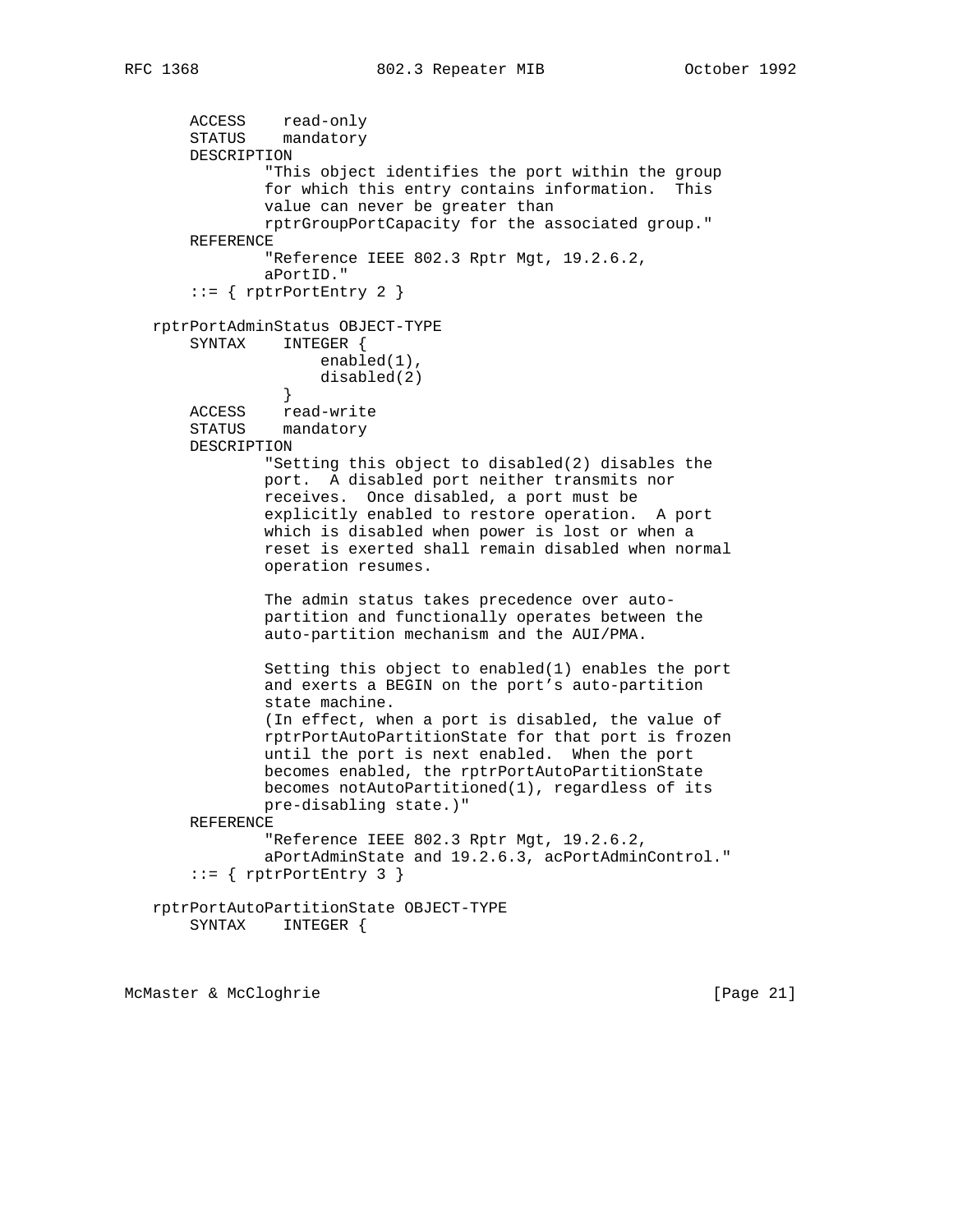```
 notAutoPartitioned(1),
                autoPartitioned(2)<br>}
 }
 ACCESS read-only
 STATUS mandatory
       DESCRIPTION
               "The autoPartitionState flag indicates whether the
               port is currently partitioned by the repeater's
               auto-partition protection.
               The conditions that cause port partitioning are
               specified in partition state machine in Section 9
               [IEEE 802.3 Std]. They are not differentiated
               here."
       REFERENCE
               "Reference IEEE 802.3 Rptr Mgt, 19.2.6.2,
               aAutoPartitionState."
      ::= { rptrPortEntry 4 }
   rptrPortOperStatus OBJECT-TYPE
       SYNTAX INTEGER {
                     operational(1),
                     notOperational(2),
                notPresent(3)<br>}
 }
       ACCESS read-only
       STATUS mandatory
       DESCRIPTION
               "This object indicates the port's operational
               status. The notPresent(3) status indicates the
               port is physically removed (note this may or may
               not be possible depending on the type of port.)
               The operational(1) status indicates that the port
               is enabled (see rptrPortAdminStatus) and working,
               even though it might be auto-partitioned (see
               rptrPortAutoPartitionState).
               If this object has the value operational(1) and
               rptrPortAdminStatus is set to disabled(2), it is
               expected that this object's value will change to
               notOperational(2) soon after."
       ::= { rptrPortEntry 5 }
```
McMaster & McCloghrie **bluestion and the Club** entering of the set of  $[Page 22]$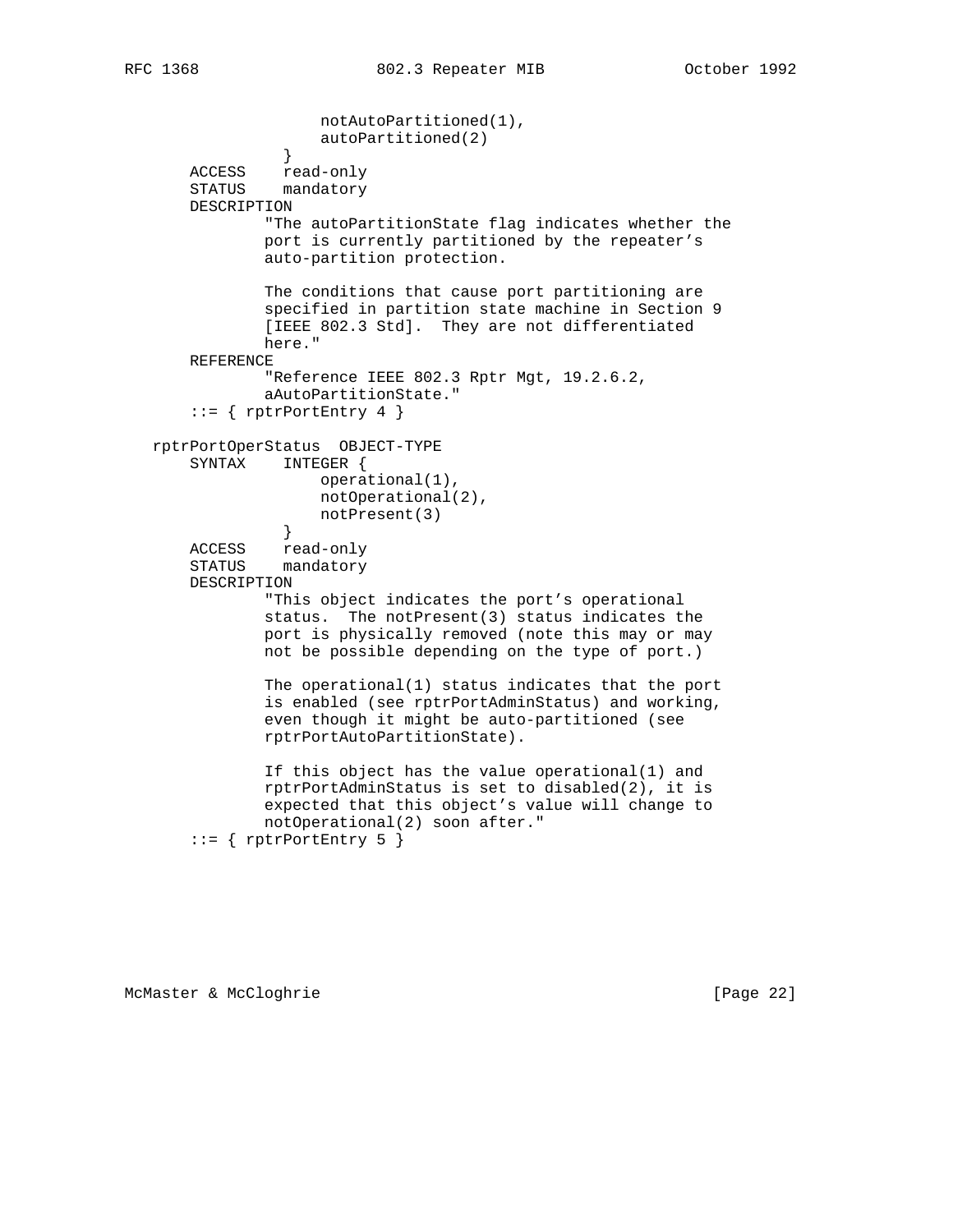$-$  -- The MONITOR GROUP  $-$  -- Implementation of this group is optional, but within the -- group all elements are mandatory. If a managed repeater -- implements any part of this group, the entire group shall -- be implemented.  $-$  -- Repeater Monitor Information  $-$  -- Performance monitoring statistics for the repeater  $$  rptrMonitorTransmitCollisions OBJECT-TYPE SYNTAX Counter ACCESS read-only STATUS mandatory DESCRIPTION "This counter is incremented every time the repeater state machine enters the TRANSMIT COLLISION state from any state other than ONE PORT LEFT (Ref: Fig 9-2, IEEE 802.3 Std). The approximate minimum time for rollover of this counter is 16 hours." REFERENCE "Reference IEEE 802.3 Rptr Mgt, 19.2.3.2, aTransmitCollisions." ::= { rptrMonitorRptrInfo 1 }  $-$  -- The Group Monitor Table - rptrMonitorGroupTable OBJECT-TYPE SYNTAX SEQUENCE OF RptrMonitorGroupEntry ACCESS not-accessible STATUS mandatory DESCRIPTION "Table of performance and error statistics for the groups." ::= { rptrMonitorGroupInfo 1 } rptrMonitorGroupEntry OBJECT-TYPE SYNTAX RptrMonitorGroupEntry

McMaster & McCloghrie **[Page 23]**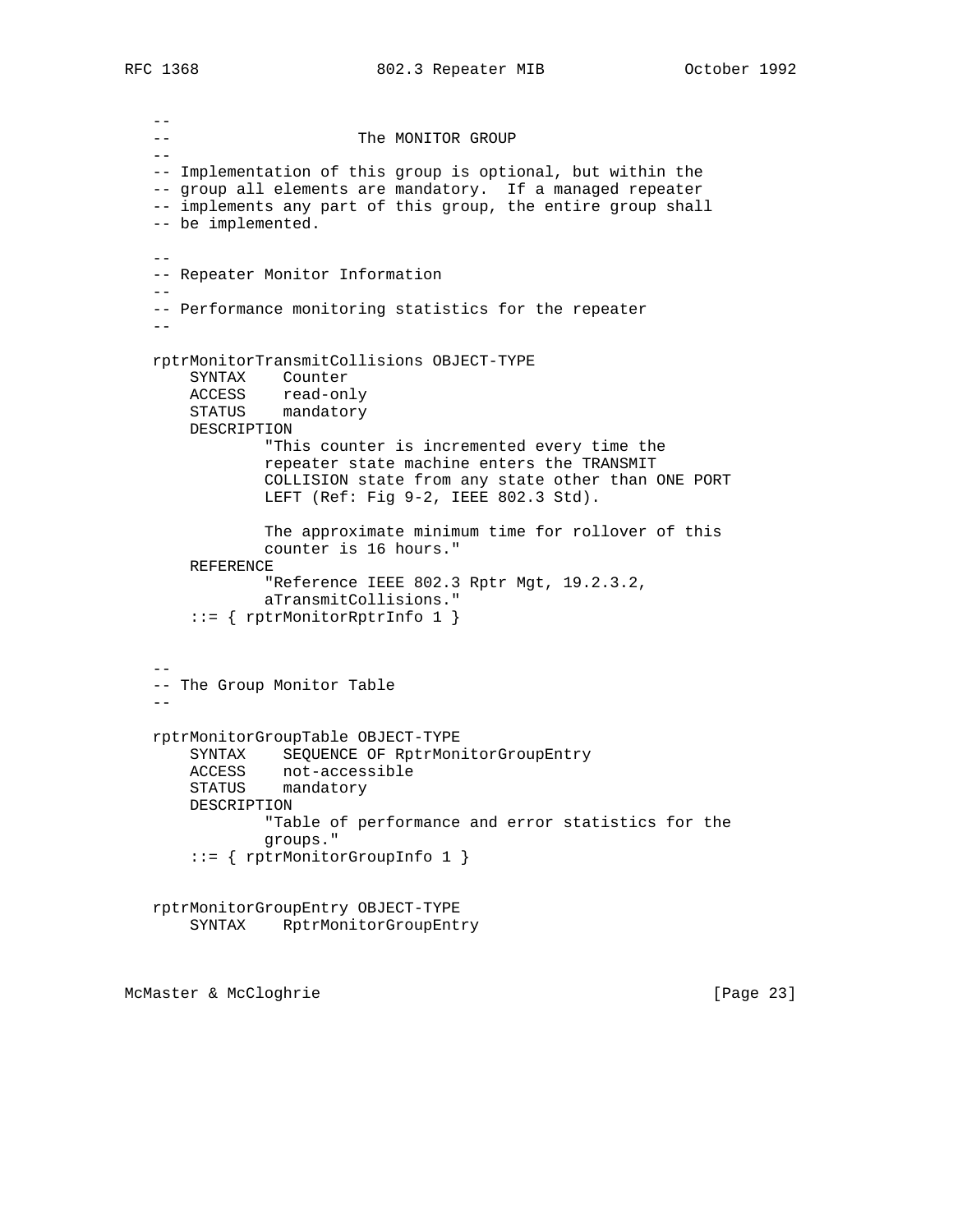```
 ACCESS not-accessible
     STATUS mandatory
    DESCRIPTION
             "An entry in the table, containing total
             performance and error statistics for a single
             group. Regular retrieval of the information in
             this table provides a means of tracking the
             performance and health of the networked devices
             attached to this group's ports.
             The counters in this table are redundant in the
             sense that they are the summations of information
             already available through other objects. However,
             these sums provide a considerable optimization of
             network management traffic over the otherwise
             necessary retrieval of the individual counters
             included in each sum."
     INDEX { rptrMonitorGroupIndex }
     ::= { rptrMonitorGroupTable 1 }
 RptrMonitorGroupEntry ::=
    SEQUENCE {
        rptrMonitorGroupIndex
             INTEGER,
         rptrMonitorGroupTotalFrames
             Counter,
         rptrMonitorGroupTotalOctets
             Counter,
        rptrMonitorGroupTotalErrors
            Counter
     }
 rptrMonitorGroupIndex OBJECT-TYPE
    SYNTAX INTEGER (1..1024)
    ACCESS read-only
    STATUS mandatory
    DESCRIPTION
             "This object identifies the group within the
             repeater for which this entry contains
             information."
     ::= { rptrMonitorGroupEntry 1 }
 rptrMonitorGroupTotalFrames OBJECT-TYPE
    SYNTAX Counter
    ACCESS read-only
    STATUS mandatory
    DESCRIPTION
             "The total number of frames of valid frame length
```
McMaster & McCloghrie **Exercise 24** and McMaster & McCloghrie **[Page 24]**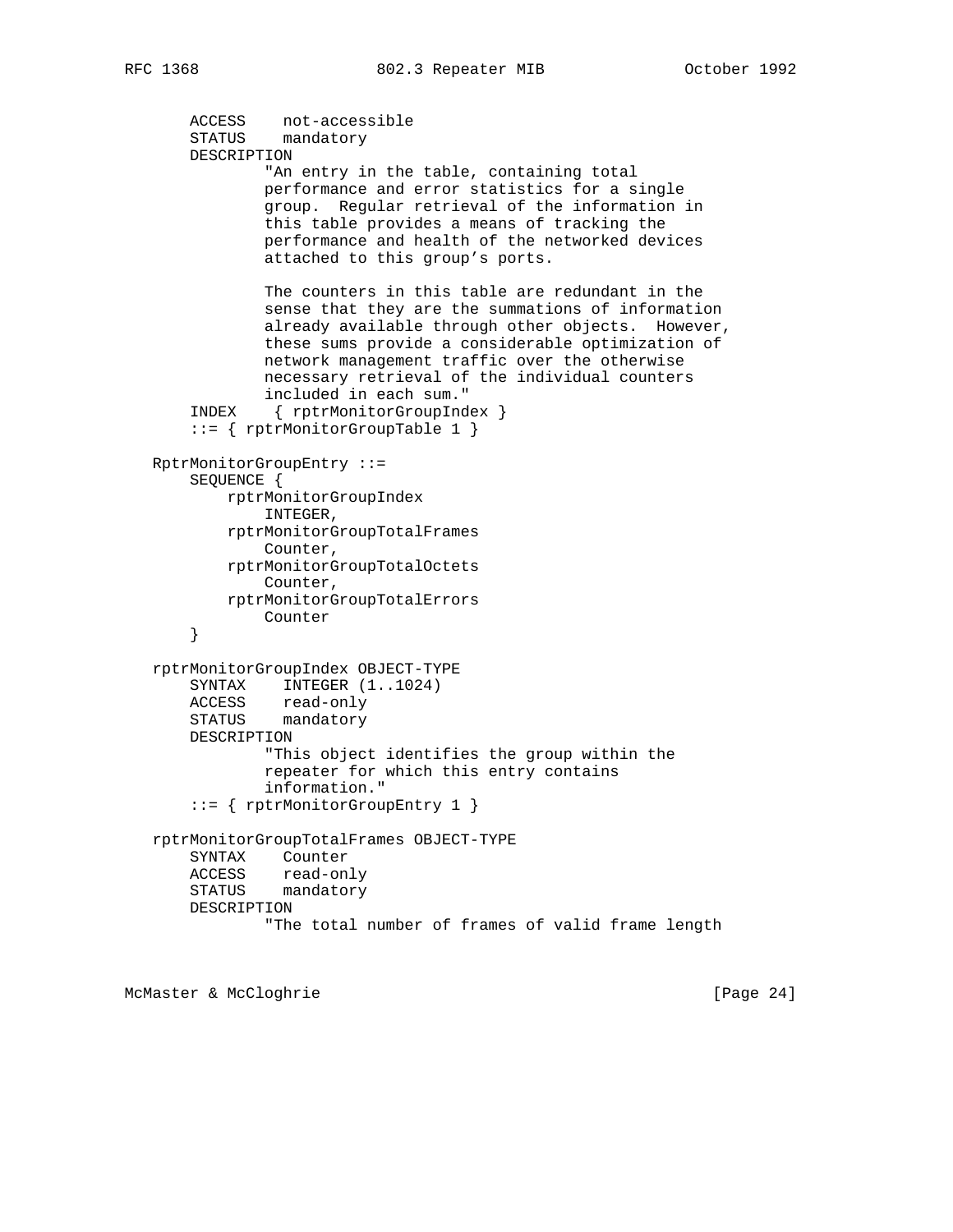```
 that have been received on the ports in this
               group. This counter is the summation of the
               values of the rptrMonitorPortReadableFrames
               counters for all of the ports in the group.
               This statistic provides one of the parameters
               necessary for obtaining the packet error rate.
               The approximate minimum time for rollover of this
               counter is 80 hours."
       ::= { rptrMonitorGroupEntry 2 }
   rptrMonitorGroupTotalOctets OBJECT-TYPE
       SYNTAX Counter
 ACCESS read-only
 STATUS mandatory
       DESCRIPTION
               "The total number of octets contained in the valid
               frames that have been received on the ports in
               this group. This counter is the summation of the
               values of the rptrMonitorPortReadableOctets
               counters for all of the ports in the group.
               This statistic provides an indicator of the total
               data transferred. The approximate minimum time
               for rollover of this counter is 58 minutes."
       ::= { rptrMonitorGroupEntry 3 }
   rptrMonitorGroupTotalErrors OBJECT-TYPE
       SYNTAX Counter
       ACCESS read-only
       STATUS mandatory
       DESCRIPTION
               "The total number of errors which have occurred on
               all of the ports in this group. This counter is
               the summation of the values of the
               rptrMonitorPortTotalErrors counters for all of the
               ports in the group."
       ::= { rptrMonitorGroupEntry 4 }
 --
   -- The Port Monitor Table
 --
   rptrMonitorPortTable OBJECT-TYPE
       SYNTAX SEQUENCE OF RptrMonitorPortEntry
       ACCESS not-accessible
       STATUS mandatory
```
McMaster & McCloghrie **bluestion (Except 1998)** [Page 25]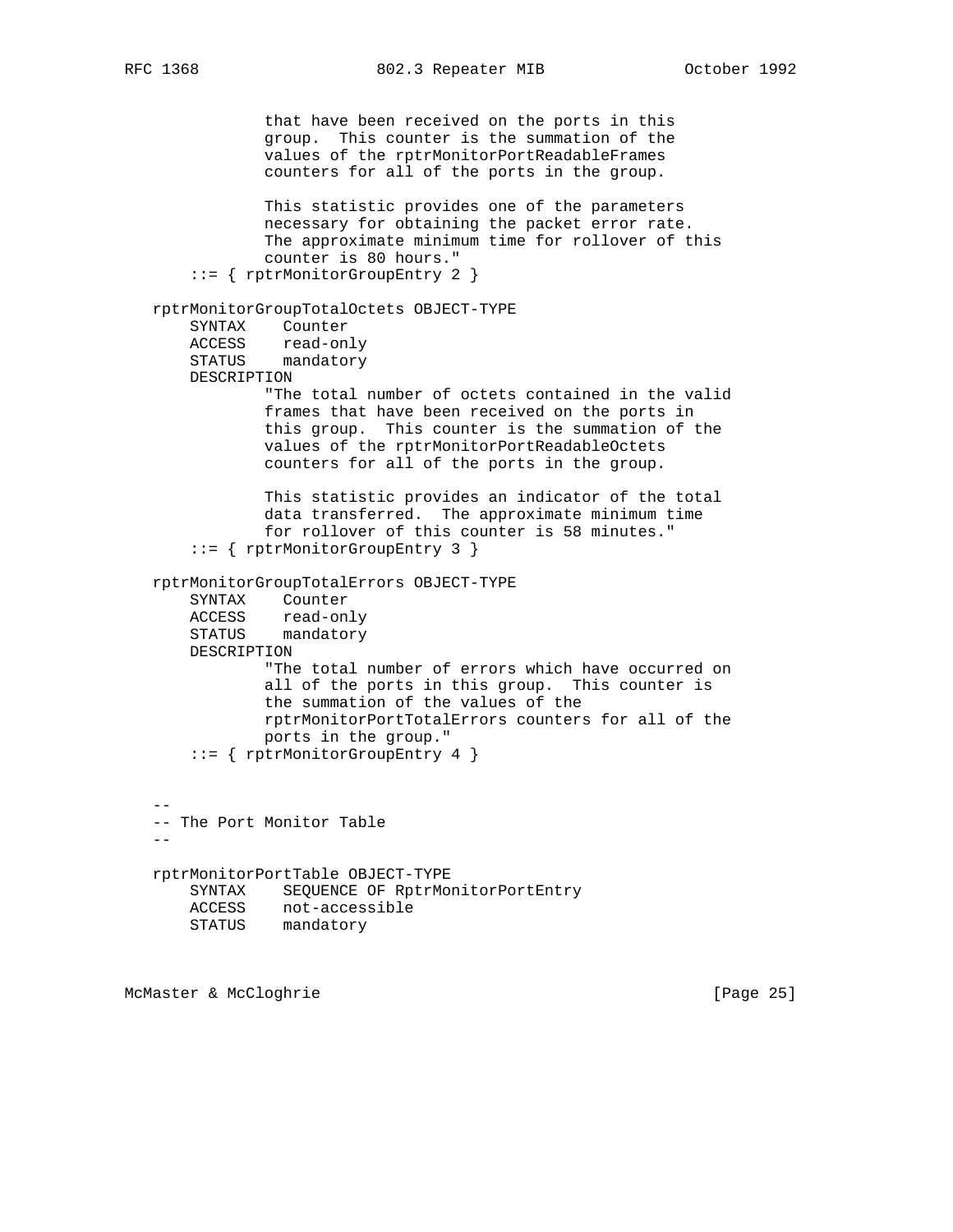```
 DESCRIPTION
             "Table of performance and error statistics for the
             ports."
     ::= { rptrMonitorPortInfo 1 }
 rptrMonitorPortEntry OBJECT-TYPE
     SYNTAX RptrMonitorPortEntry
     ACCESS not-accessible
     STATUS mandatory
     DESCRIPTION
             "An entry in the table, containing performance and
             error statistics for a single port."
     INDEX { rptrMonitorPortGroupIndex, rptrMonitorPortIndex }
     ::= { rptrMonitorPortTable 1 }
 RptrMonitorPortEntry ::=
     SEQUENCE {
         rptrMonitorPortGroupIndex
             INTEGER,
         rptrMonitorPortIndex
             INTEGER,
         rptrMonitorPortReadableFrames
             Counter,
         rptrMonitorPortReadableOctets
             Counter,
         rptrMonitorPortFCSErrors
             Counter,
         rptrMonitorPortAlignmentErrors
             Counter,
         rptrMonitorPortFrameTooLongs
             Counter,
         rptrMonitorPortShortEvents
             Counter,
         rptrMonitorPortRunts
             Counter,
         rptrMonitorPortCollisions
             Counter,
         rptrMonitorPortLateEvents
             Counter,
         rptrMonitorPortVeryLongEvents
             Counter,
         rptrMonitorPortDataRateMismatches
             Counter,
         rptrMonitorPortAutoPartitions
             Counter,
         rptrMonitorPortTotalErrors
             Counter
     }
```
McMaster & McCloghrie **bluestion and McMaster & McCloghrie** (Page 26)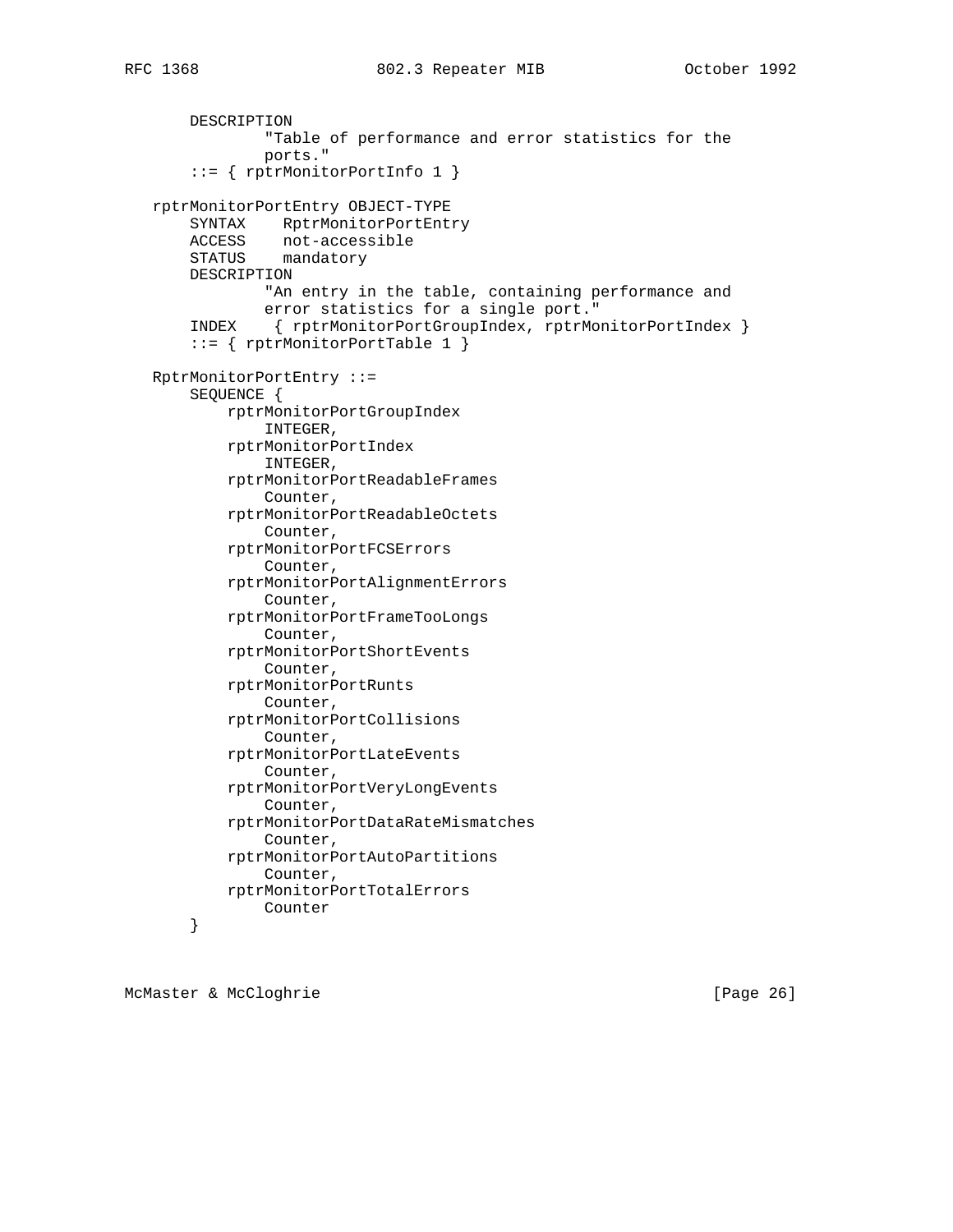```
 rptrMonitorPortGroupIndex OBJECT-TYPE
       SYNTAX INTEGER (1..1024)
 ACCESS read-only
 STATUS mandatory
       DESCRIPTION
               "This object identifies the group containing the
               port for which this entry contains information."
        ::= { rptrMonitorPortEntry 1 }
   rptrMonitorPortIndex OBJECT-TYPE
       SYNTAX INTEGER (1..1024)
       ACCESS read-only
       STATUS mandatory
       DESCRIPTION
               "This object identifies the port within the group
               for which this entry contains information."
       REFERENCE
               "Reference IEEE 802.3 Rptr Mgt, 19.2.6.2,
               aPortID."
        ::= { rptrMonitorPortEntry 2 }
   rptrMonitorPortReadableFrames OBJECT-TYPE
       SYNTAX Counter
       ACCESS read-only
       STATUS mandatory
       DESCRIPTION
                "This object is the number of frames of valid
               frame length that have been received on this port.
               This counter is incremented by one for each frame
               received on this port whose OctetCount is greater
               than or equal to minFrameSize and less than or
               equal to maxFrameSize (Ref: IEEE 802.3 Std,
               4.4.2.1) and for which the FCSError and
               CollisionEvent signals are not asserted.
               This statistic provides one of the parameters
               necessary for obtaining the packet error rate.
               The approximate minimum time for rollover of this
               counter is 80 hours."
       REFERENCE
               "Reference IEEE 802.3 Rptr Mgt, 19.2.6.2,
               aReadableFrames."
        ::= { rptrMonitorPortEntry 3 }
   rptrMonitorPortReadableOctets OBJECT-TYPE
       SYNTAX Counter
       ACCESS read-only
       STATUS mandatory
```
McMaster & McCloghrie **Exercise 27** and McMaster & McCloghrie **[Page 27]**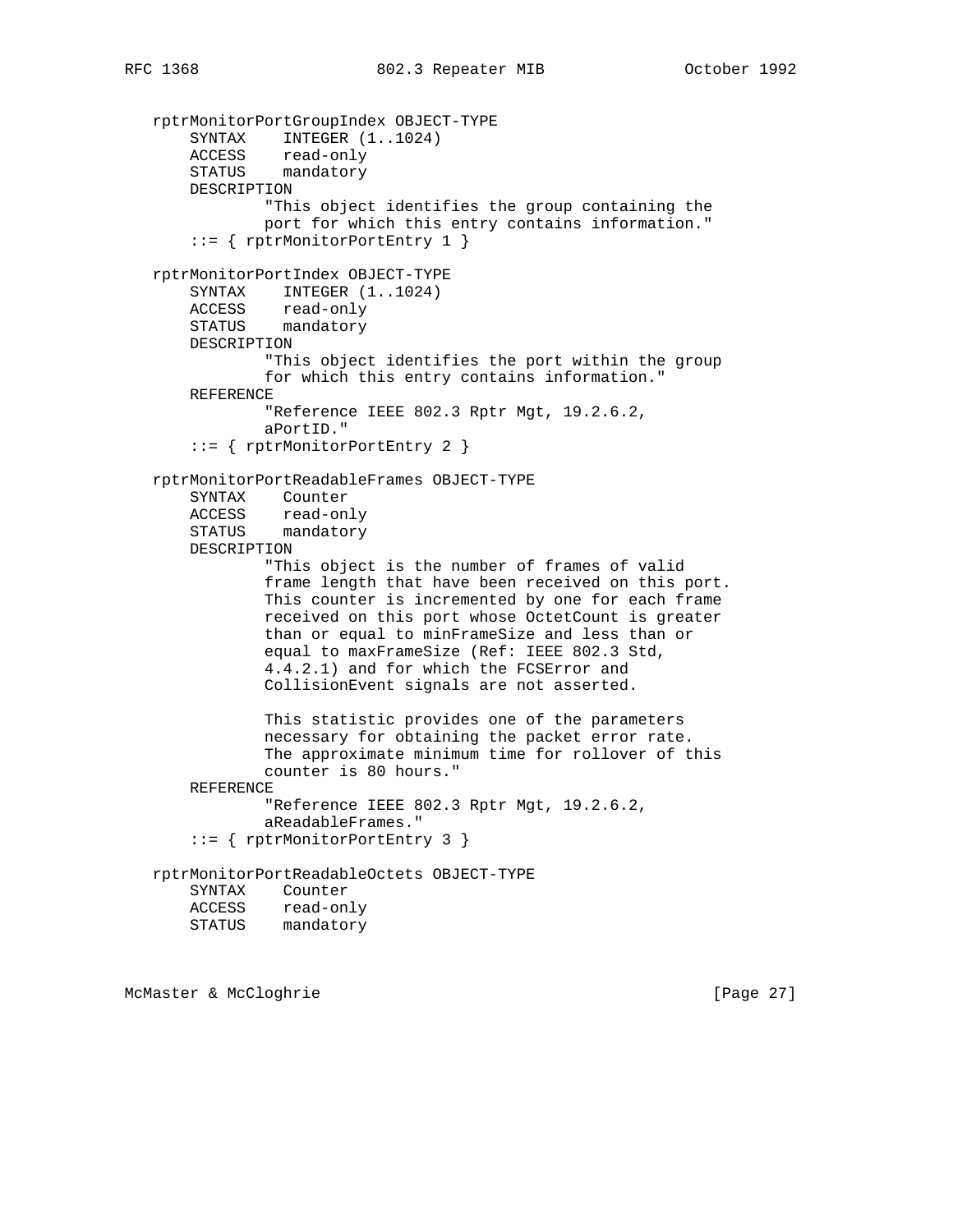DESCRIPTION "This object is the number of octets contained in valid frames that have been received on this port. This counter is incremented by OctetCount for each frame received on this port which has been determined to be a readable frame. This statistic provides an indicator of the total data transferred. The approximate minimum time for rollover of this counter is 58 minutes." REFERENCE "Reference IEEE 802.3 Rptr Mgt, 19.2.6.2, aReadableOctets." ::= { rptrMonitorPortEntry 4 } rptrMonitorPortFCSErrors OBJECT-TYPE SYNTAX Counter ACCESS read-only STATUS mandatory DESCRIPTION "This counter is incremented by one for each frame received on this port with the FCSError signal asserted and the FramingError and CollisionEvent signals deasserted and whose OctetCount is greater than or equal to minFrameSize and less than or equal to maxFrameSize (Ref: 4.4.2.1, IEEE 802.3 Std). The approximate minimum time for rollover of this counter is 80 hours." REFERENCE "Reference IEEE 802.3 Rptr Mgt, 19.2.6.2, aFrameCheckSequenceErrors." ::= { rptrMonitorPortEntry 5 } rptrMonitorPortAlignmentErrors OBJECT-TYPE SYNTAX Counter ACCESS read-only STATUS mandatory DESCRIPTION "This counter is incremented by one for each frame received on this port with the FCSError and FramingError signals asserted and CollisionEvent signal deasserted and whose OctetCount is greater than or equal to minFrameSize and less than or equal to maxFrameSize (Ref: IEEE 802.3 Std, 4.4.2.1). If rptrMonitorPortAlignmentErrors is incremented then the rptrMonitorPortFCSErrors

McMaster & McCloghrie **Exercise 28** and McMaster & McCloghrie **[Page 28]**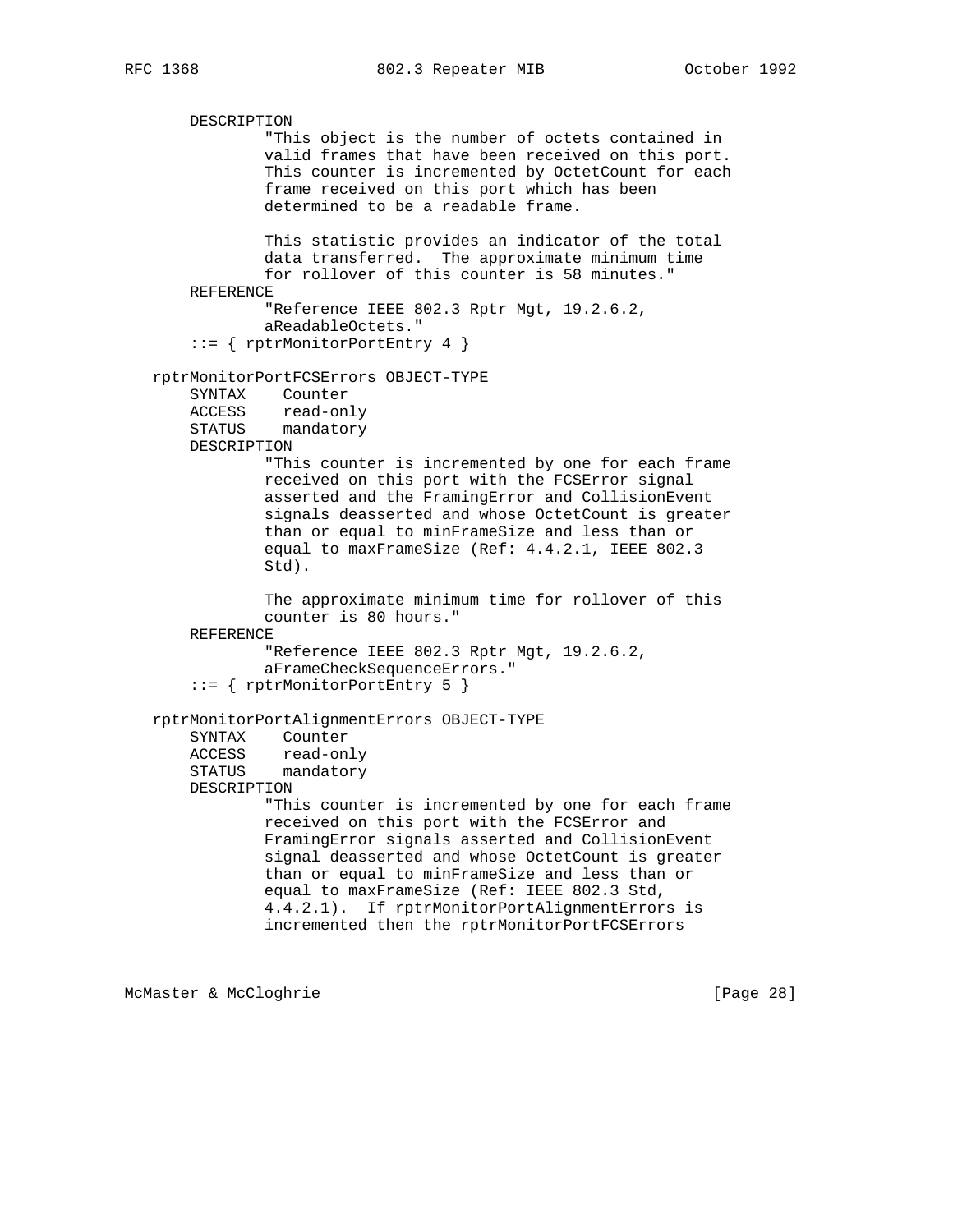```
 Counter shall not be incremented for the same
             frame.
             The approximate minimum time for rollover of this
             counter is 80 hours."
    REFERENCE
             "Reference IEEE 802.3 Rptr Mgt, 19.2.6.2,
             aAlignmentErrors."
     ::= { rptrMonitorPortEntry 6 }
 rptrMonitorPortFrameTooLongs OBJECT-TYPE
    SYNTAX Counter
    ACCESS read-only
     STATUS mandatory
    DESCRIPTION
             "This counter is incremented by one for each frame
             received on this port whose OctetCount is greater
             than maxFrameSize (Ref: 4.4.2.1, IEEE 802.3 Std).
             If rptrMonitorPortFrameTooLongs is incremented
             then neither the rptrMonitorPortAlignmentErrors
             nor the rptrMonitorPortFCSErrors counter shall be
             incremented for the frame.
             The approximate minimum time for rollover of this
             counter is 61 days."
     REFERENCE
             "Reference IEEE 802.3 Rptr Mgt, 19.2.6.2,
             aFramesTooLong."
     ::= { rptrMonitorPortEntry 7 }
 rptrMonitorPortShortEvents OBJECT-TYPE
    SYNTAX Counter
    ACCESS read-only
    STATUS mandatory
    DESCRIPTION
             "This counter is incremented by one for each
             CarrierEvent on this port with ActivityDuration
             less than ShortEventMaxTime. ShortEventMaxTime is
             greater than 74 bit times and less than 82 bit
             times. ShortEventMaxTime has tolerances included
             to provide for circuit losses between a
             conformance test point at the AUI and the
             measurement point within the state machine.
             Note: shortEvents may indicate externally
             generated noise hits which will cause the repeater
             to transmit Runts to its other ports, or propagate
             a collision (which may be late) back to the
```
McMaster & McCloghrie **Exercise 2018** [Page 29]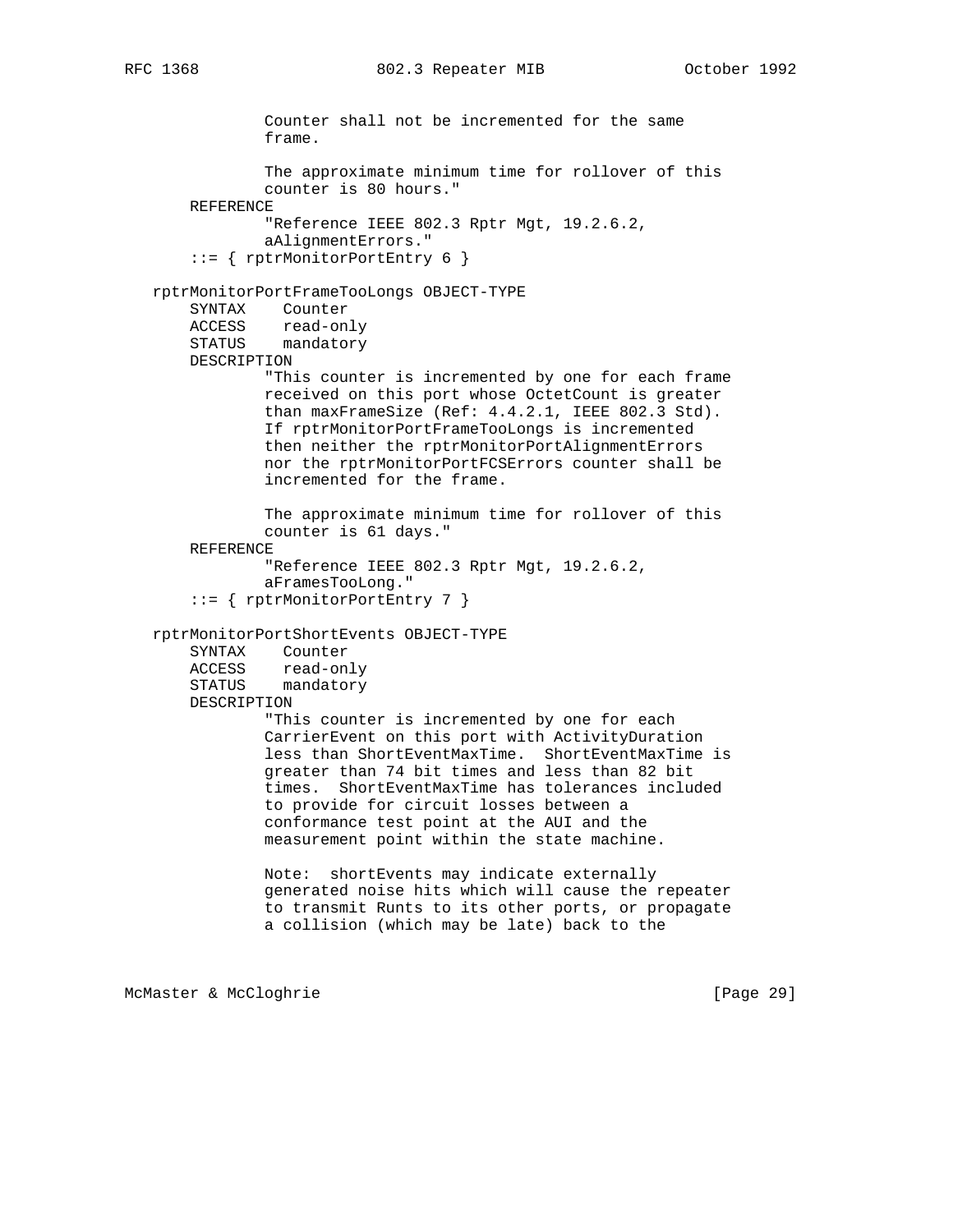transmitting DTE and damaged frames to the rest of the network.

 Implementors may wish to consider selecting the ShortEventMaxTime towards the lower end of the allowed tolerance range to accommodate bit losses suffered through physical channel devices not budgeted for within this standard.

 The approximate minimum time for rollover of this counter is 16 hours."

REFERENCE

 "Reference IEEE 802.3 Rptr Mgt, 19.2.6.2, aShortEvents."

::= { rptrMonitorPortEntry 8 }

rptrMonitorPortRunts OBJECT-TYPE

 SYNTAX Counter ACCESS read-only STATUS mandatory DESCRIPTION

> "This counter is incremented by one for each CarrierEvent on this port that meets one of the following two conditions. Only one test need be made. a) The ActivityDuration is greater than ShortEventMaxTime and less than ValidPacketMinTime and the CollisionEvent signal is deasserted. b) The OctetCount is less than 64, the ActivityDuration is greater than ShortEventMaxTime and the CollisionEvent signal is deasserted. ValidPacketMinTime is greater than or equal to 552 bit times and less than 565 bit times.

> An event whose length is greater than 74 bit times but less than 82 bit times shall increment either the shortEvents counter or the runts counter but not both. A CarrierEvent greater than or equal to 552 bit times but less than 565 bit times may or may not be counted as a runt.

 ValidPacketMinTime has tolerances included to provide for circuit losses between a conformance test point at the AUI and the measurement point within the state machine.

 Runts usually indicate collision fragments, a normal network event. In certain situations associated with large diameter networks a

McMaster & McCloghrie **bluestion and the Club** entering and the set of  $[Page 30]$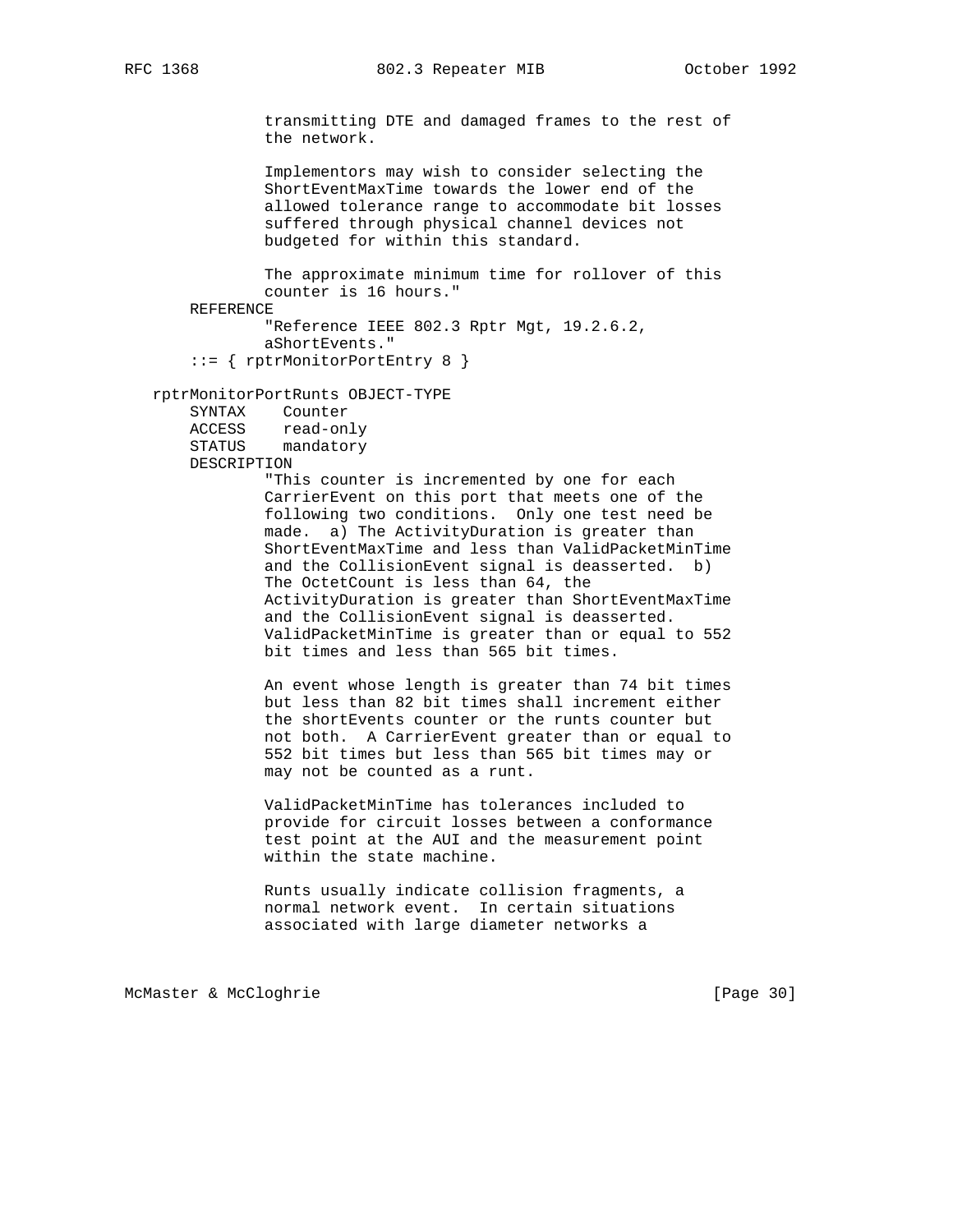percentage of runts may exceed ValidPacketMinTime. The approximate minimum time for rollover of this counter is 16 hours." REFERENCE "Reference IEEE 802.3 Rptr Mgt, 19.2.6.2, aRunts." ::= { rptrMonitorPortEntry 9 } rptrMonitorPortCollisions OBJECT-TYPE SYNTAX Counter ACCESS read-only STATUS mandatory DESCRIPTION "This counter is incremented by one for any CarrierEvent signal on any port for which the CollisionEvent signal on this port is asserted. The approximate minimum time for rollover of this counter is 16 hours." REFERENCE "Reference IEEE 802.3 Rptr Mgt, 19.2.6.2, aCollisions." ::= { rptrMonitorPortEntry 10 } rptrMonitorPortLateEvents OBJECT-TYPE SYNTAX Counter ACCESS read-only STATUS mandatory DESCRIPTION "This counter is incremented by one for each CarrierEvent on this port in which the CollIn(X) variable transitions to the value SQE (Ref: 9.6.6.2, IEEE 802.3 Std) while the ActivityDuration is greater than the LateEventThreshold. Such a CarrierEvent is counted twice, as both a collision and as a lateEvent. The LateEventThreshold is greater than 480 bit times and less than 565 bit times. LateEventThreshold has tolerances included to permit an implementation to build a single threshold to serve as both the LateEventThreshold and ValidPacketMinTime threshold. The approximate minimum time for rollover of this counter is 81 hours." REFERENCE

McMaster & McCloghrie **Exercise Exercise Exercise** [Page 31]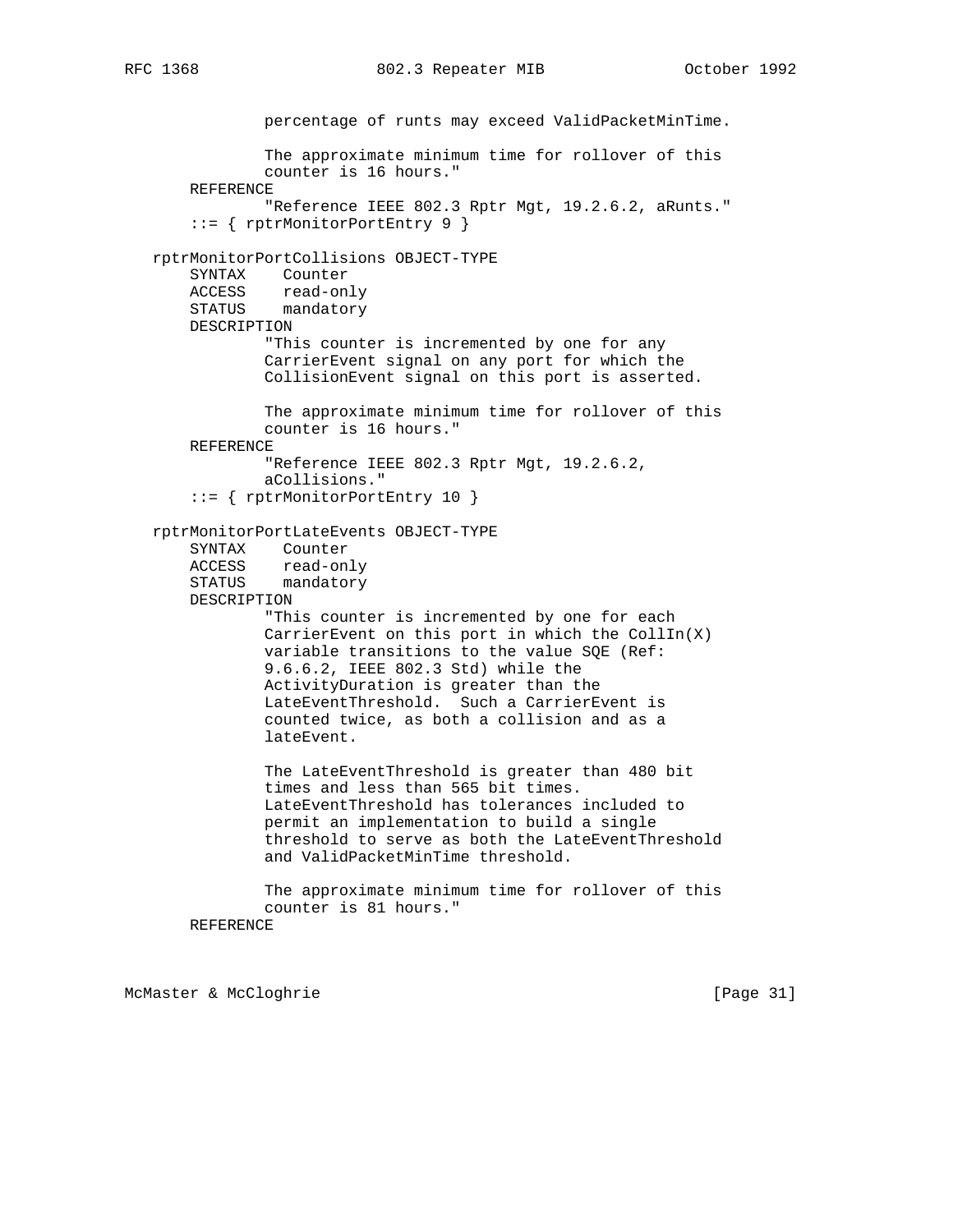```
 "Reference IEEE 802.3 Rptr Mgt, 19.2.6.2,
             aLateEvents."
     ::= { rptrMonitorPortEntry 11 }
 rptrMonitorPortVeryLongEvents OBJECT-TYPE
     SYNTAX Counter
     ACCESS read-only
     STATUS mandatory
    DESCRIPTION
             "This counter is incremented by one for each
             CarrierEvent on this port whose ActivityDuration
             is greater than the MAU Jabber Lockup Protection
             timer TW3 (Ref: 9.6.1 & 9.6.5, IEEE 802.3 Std).
             Other counters may be incremented as appropriate."
     REFERENCE
             "Reference IEEE 802.3 Rptr Mgt, 19.2.6.2,
             aVeryLongEvents."
     ::= { rptrMonitorPortEntry 12 }
 rptrMonitorPortDataRateMismatches OBJECT-TYPE
     SYNTAX Counter
     ACCESS read-only
    STATUS mandatory
    DESCRIPTION
             "This counter is incremented by one for each frame
             received on this port that meets all of the
             following conditions: a) The CollisionEvent
             signal is not asserted. b) The ActivityDuration
             is greater than ValidPacketMinTime. c) The
             frequency (data rate) is detectably mismatched
             from the local transmit frequency. The exact
             degree of mismatch is vendor specific and is to be
             defined by the vendor for conformance testing.
            When this event occurs, other counters whose
             increment conditions were satisfied may or may not
             also be incremented, at the implementor's
             discretion. Whether or not the repeater was able
             to maintain data integrity is beyond the scope of
             this standard."
    REFERENCE
             "Reference IEEE 802.3 Rptr Mgt, 19.2.6.2,
             aDataRateMismatches."
     ::= { rptrMonitorPortEntry 13 }
 rptrMonitorPortAutoPartitions OBJECT-TYPE
    SYNTAX Counter
    ACCESS read-only
```
McMaster & McCloghrie **Exercise 22** and McMaster & McCloghrie **[Page 32]**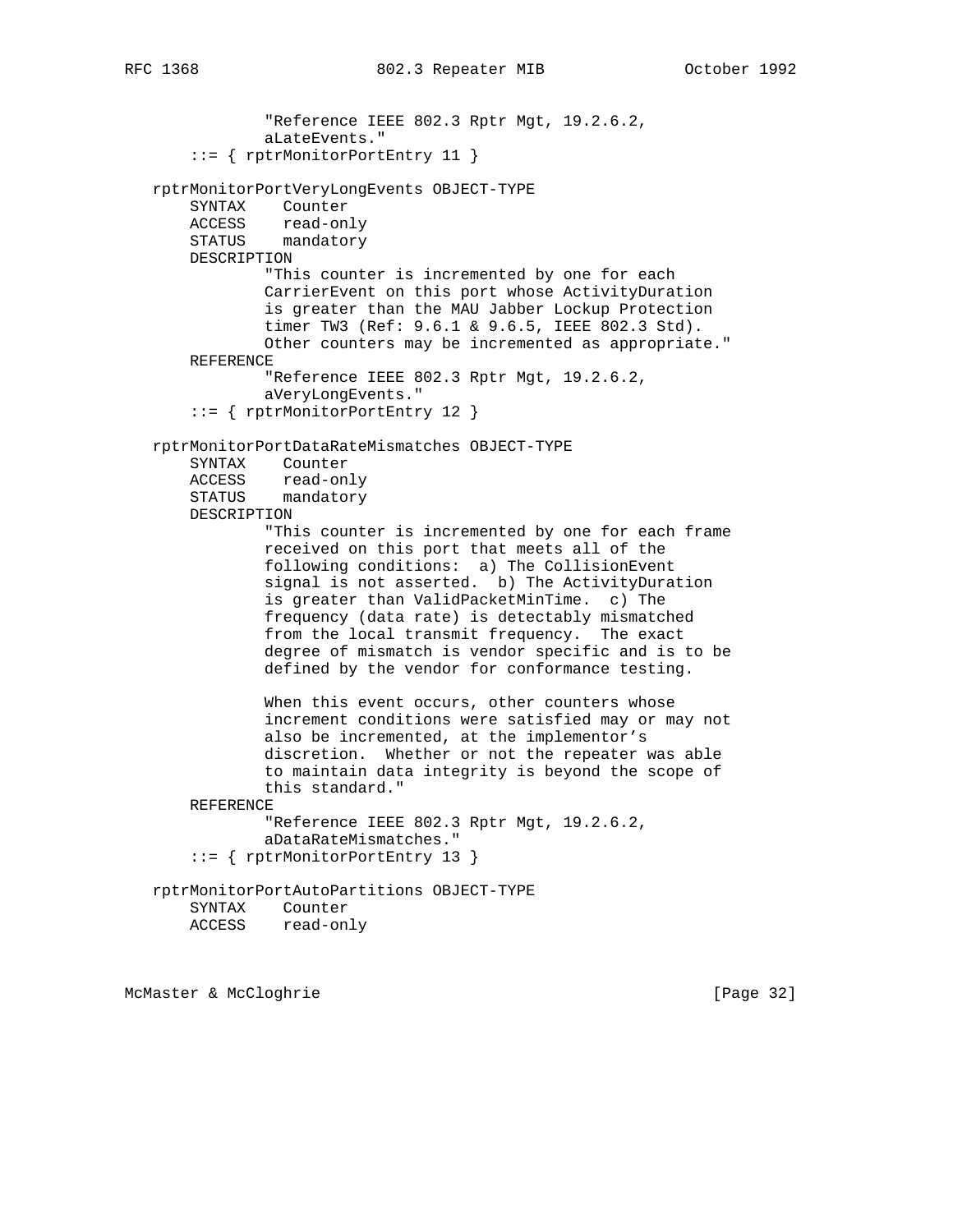STATUS mandatory DESCRIPTION "This counter is incremented by one for each time the repeater has automatically partitioned this port. The conditions that cause port partitioning are specified in the partition state machine in Section 9 [IEEE 802.3 Std]. They are not differentiated here." REFERENCE "Reference IEEE 802.3 Rptr Mgt, 19.2.6.2, aAutoPartitions." ::= { rptrMonitorPortEntry 14 } rptrMonitorPortTotalErrors OBJECT-TYPE SYNTAX Counter ACCESS read-only STATUS mandatory DESCRIPTION "The total number of errors which have occurred on this port. This counter is the summation of the values of other error counters (for the same port), namely: rptrMonitorPortFCSErrors, rptrMonitorPortAlignmentErrors, rptrMonitorPortFrameTooLongs, rptrMonitorPortShortEvents, rptrMonitorPortLateEvents, rptrMonitorPortVeryLongEvents, and rptrMonitorPortDataRateMismatches. This counter is redundant in the sense that it is the summation of information already available through other objects. However, it is included specifically because the regular retrieval of this object as a means of tracking the health of a port provides a considerable optimization of network management traffic over the otherwise necessary retrieval of the summed counters." ::= { rptrMonitorPortEntry 15 }  $-$  -- The ADDRESS TRACKING GROUP  $- -$  -- Implementation of this group is optional; it is appropriate -- for all systems which have the necessary metering. If a

-- managed repeater implements any part of this group, the entire

McMaster & McCloghrie **Exercise Exercise Exercise (Page 33**)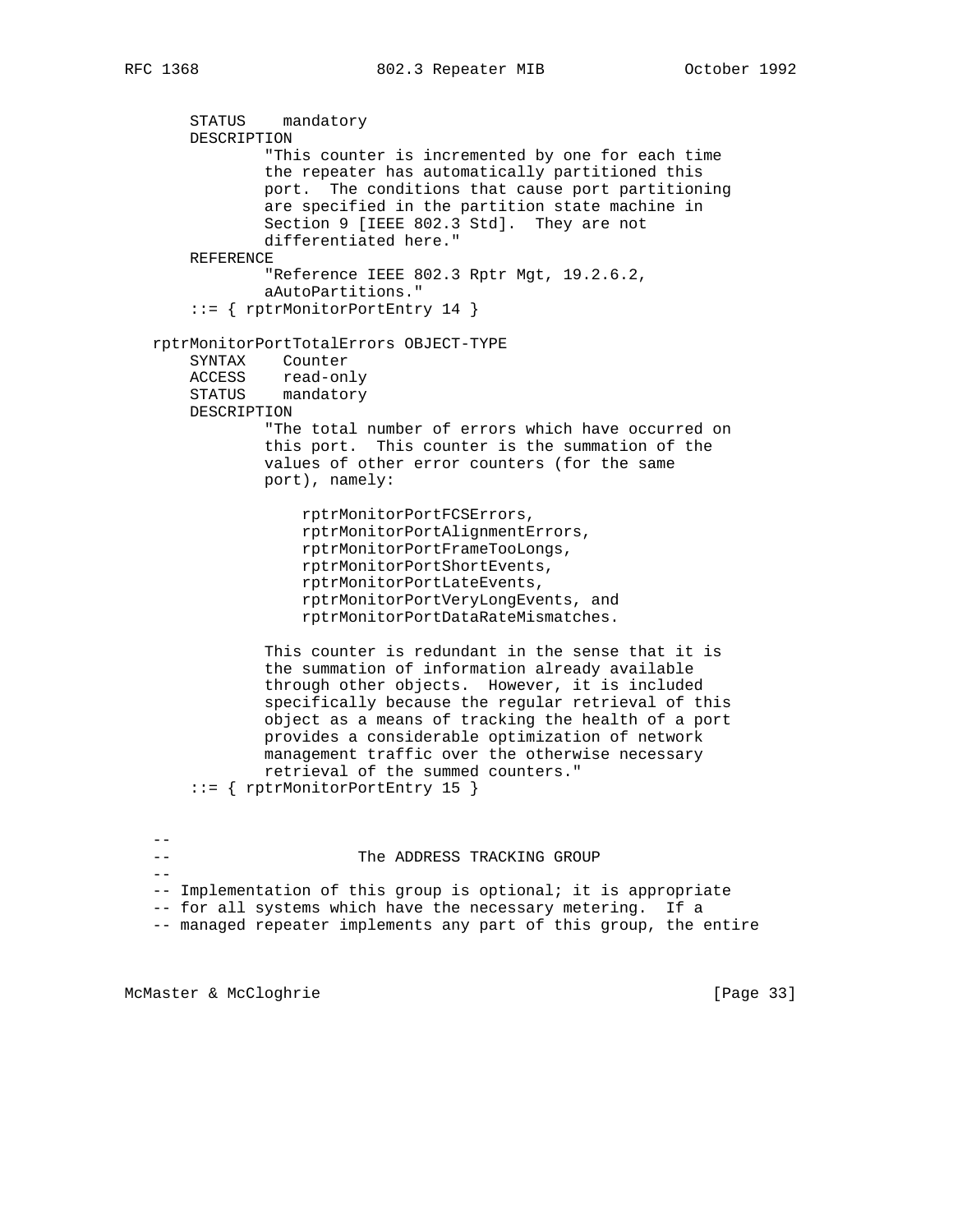```
 -- group shall be implemented.
- -- The Port Address Tracking Table
 --
   rptrAddrTrackTable OBJECT-TYPE
       SYNTAX SEQUENCE OF RptrAddrTrackEntry
       ACCESS not-accessible
       STATUS mandatory
       DESCRIPTION
                "Table of address mapping information about the
               ports."
        ::= { rptrAddrTrackPortInfo 1 }
   rptrAddrTrackEntry OBJECT-TYPE
       SYNTAX RptrAddrTrackEntry
       ACCESS not-accessible
       STATUS mandatory
       DESCRIPTION
               "An entry in the table, containing address mapping
               information about a single port."
       INDEX { rptrAddrTrackGroupIndex, rptrAddrTrackPortIndex }
       ::= { rptrAddrTrackTable 1 }
   RptrAddrTrackEntry ::=
       SEQUENCE {
           rptrAddrTrackGroupIndex
               INTEGER,
           rptrAddrTrackPortIndex
               INTEGER,
           rptrAddrTrackLastSourceAddress
               MacAddress,
           rptrAddrTrackSourceAddrChanges
               Counter
       }
   rptrAddrTrackGroupIndex OBJECT-TYPE
       SYNTAX INTEGER (1..1024)
       ACCESS read-only
       STATUS mandatory
       DESCRIPTION
                "This object identifies the group containing the
                port for which this entry contains information."
        ::= { rptrAddrTrackEntry 1 }
   rptrAddrTrackPortIndex OBJECT-TYPE
       SYNTAX INTEGER (1..1024)
```
McMaster & McCloghrie **Exercise 24** and McMaster & McCloghrie **[Page 34]**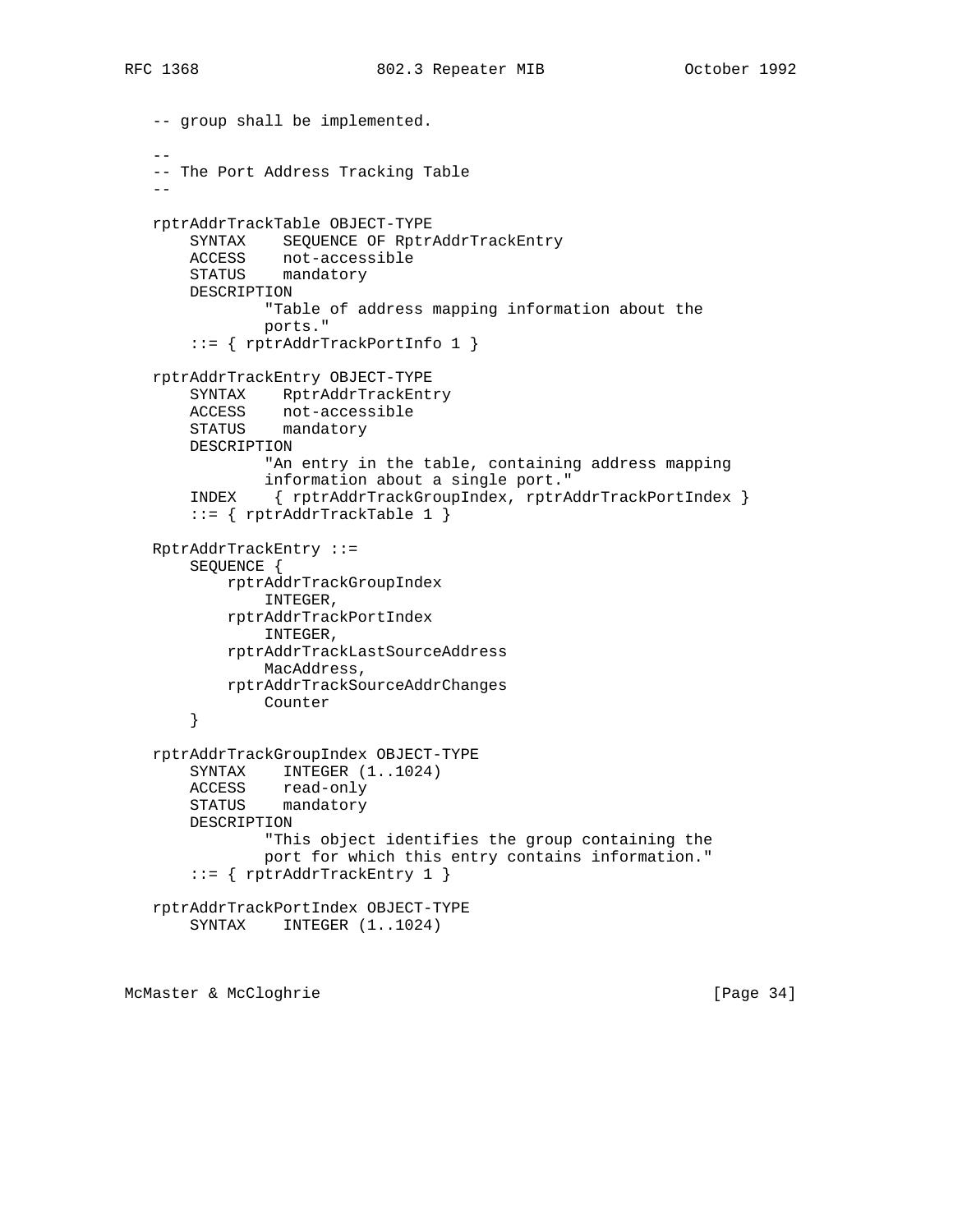ACCESS read-only STATUS mandatory DESCRIPTION "This object identifies the port within the group for which this entry contains information." REFERENCE "Reference IEEE 802.3 Rptr Mgt, 19.2.6.2, aPortID." ::= { rptrAddrTrackEntry 2 } rptrAddrTrackLastSourceAddress OBJECT-TYPE SYNTAX MacAddress ACCESS read-only STATUS mandatory DESCRIPTION "This object is the SourceAddress of the last readable frame (i.e., counted by rptrMonitorPortReadableFrames) received by this port." REFERENCE "Reference IEEE 802.3 Rptr Mgt, 19.2.6.2, aLastSourceAddress." ::= { rptrAddrTrackEntry 3 } rptrAddrTrackSourceAddrChanges OBJECT-TYPE SYNTAX Counter ACCESS read-only STATUS mandatory DESCRIPTION "This counter is incremented by one for each time that the rptrAddrTrackLastSourceAddress attribute for this port has changed. This may indicate whether a link is connected to a single DTE or another multi-user segment. The approximate minimum time for rollover of this counter is 81 hours." REFERENCE "Reference IEEE 802.3 Rptr Mgt, 19.2.6.2, aSourceAddressChanges." ::= { rptrAddrTrackEntry 4 } -- Traps for use by Repeaters -- Traps are defined using the conventions in RFC 1215 [8]. rptrHealth TRAP-TYPE

McMaster & McCloghrie **bluestion (Except 1998)** [Page 35]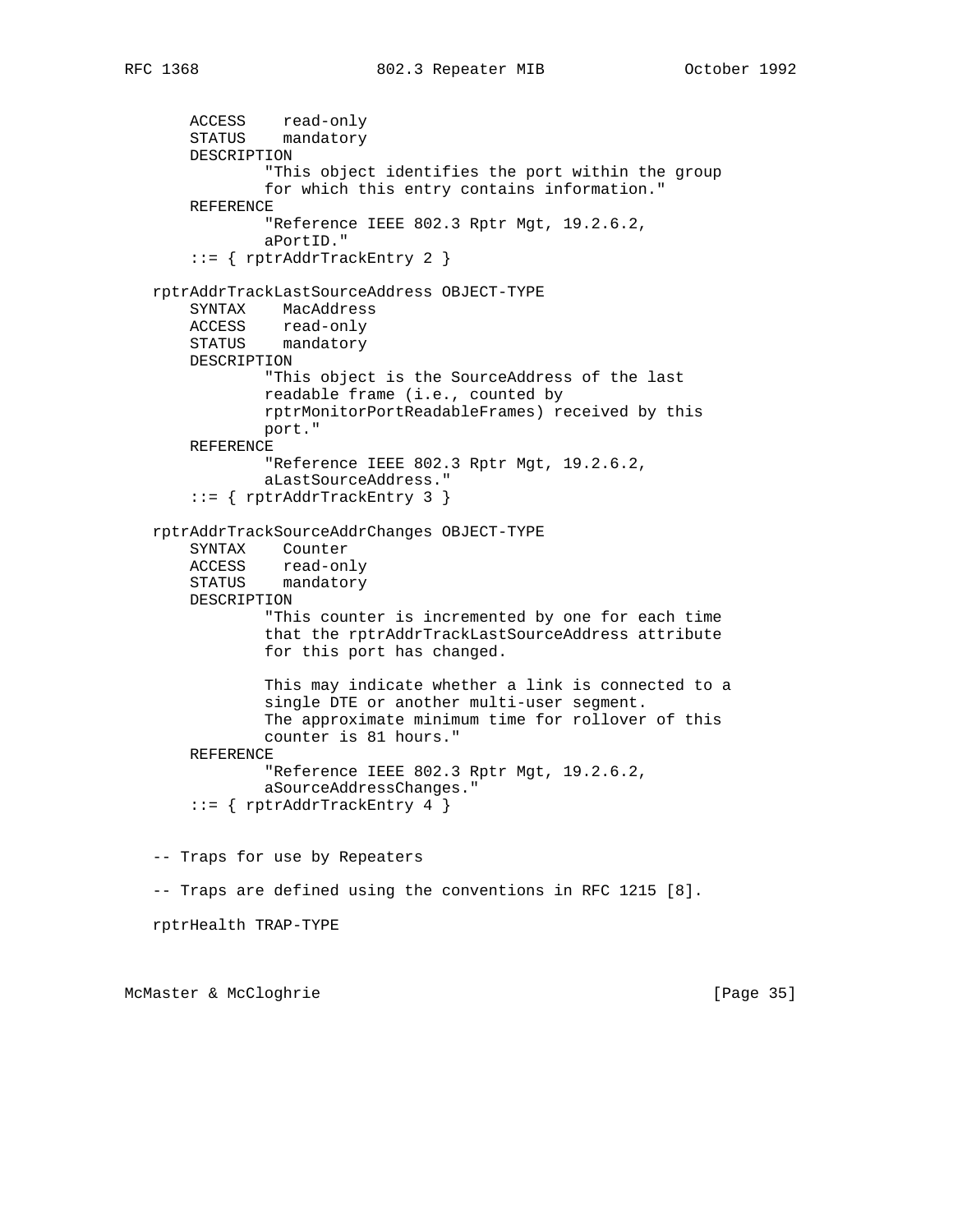```
 ENTERPRISE snmpDot3RptrMgt
     VARIABLES { rptrOperStatus }
     DESCRIPTION
             "The rptrHealth trap conveys information related
             to the operational status of the repeater. This
             trap is sent only when the oper status of the
             repeater changes.
             The rptrHealth trap must contain the
             rptrOperStatus object. The agent may optionally
             include the rptrHealthText object in the varBind
             list. See the rptrOperStatus and rptrHealthText
             objects for descriptions of the information that
             is sent.
             The agent must throttle the generation of
             consecutive rptrHealth traps so that there is at
             least a five-second gap between them."
     REFERENCE
             "Reference IEEE 802.3 Rptr Mgt, 19.2.3.4,
            hubHealth notification."
     ::= 1
 rptrGroupChange TRAP-TYPE
     ENTERPRISE snmpDot3RptrMgt
     VARIABLES { rptrGroupIndex }
    DESCRIPTION
             "This trap is sent when a change occurs in the
             group structure of a repeater. This occurs only
             when a group is logically or physically removed
             from or added to a repeater. The varBind list
             contains the identifier of the group that was
             removed or added.
             The agent must throttle the generation of
             consecutive rptrGroupChange traps for the same
             group so that there is at least a five-second gap
             between them."
     REFERENCE
             "Reference IEEE 802.3 Rptr Mgt, 19.2.3.4,
             groupMapChange notification."
    ::= 2
 rptrResetEvent TRAP-TYPE
    ENTERPRISE snmpDot3RptrMgt
    VARIABLES { rptrOperStatus }
    DESCRIPTION
             "The rptrResetEvent trap conveys information
```
McMaster & McCloghrie **bluestion (Exception 1994)** [Page 36]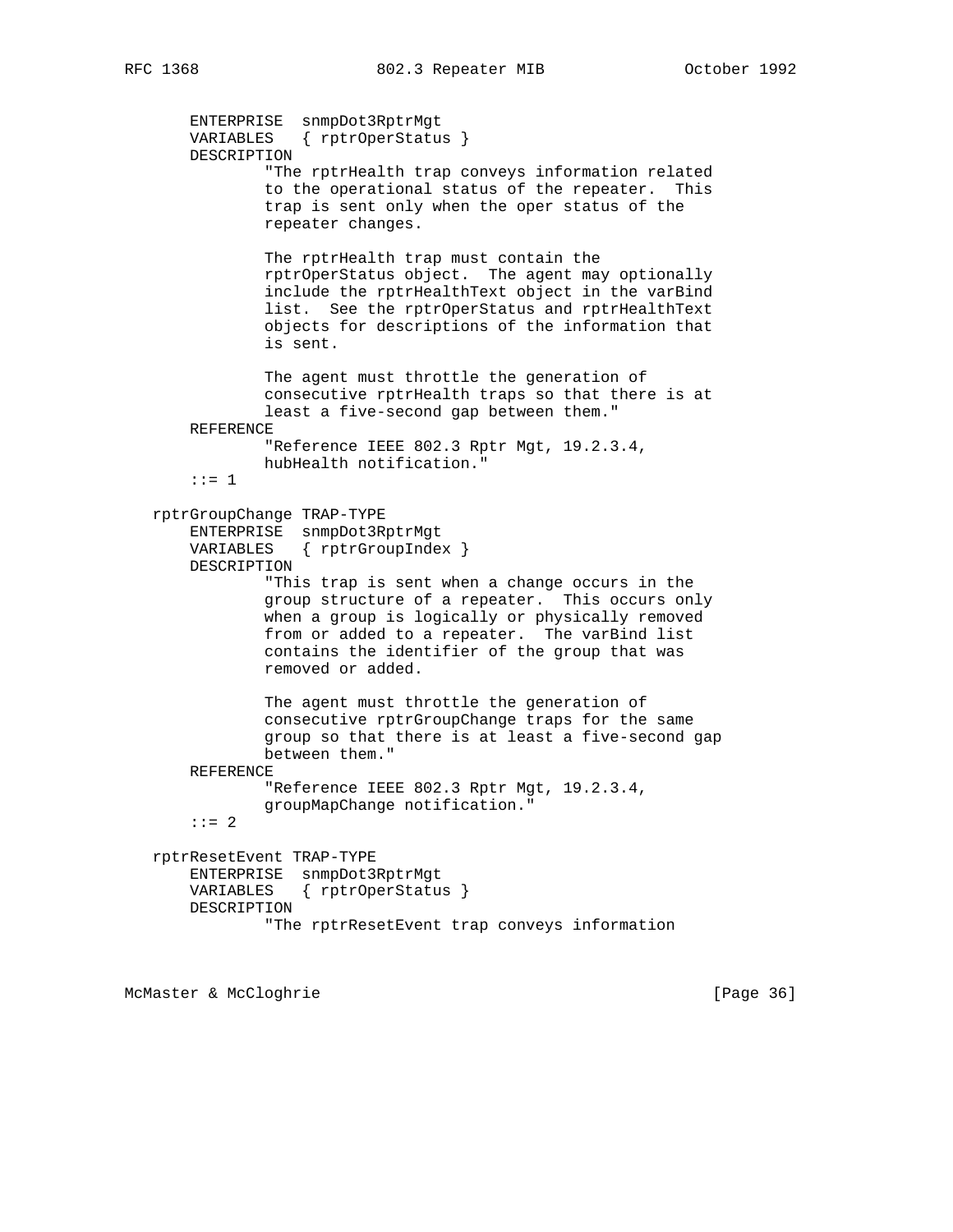related to the operational status of the repeater. This trap is sent on completion of a repeater reset action. A repeater reset action is defined as an a transition to the START state of Fig 9-2 in section 9 [IEEE 802.3 Std], when triggered by a management command (e.g., an SNMP Set on the rptrReset object).

 The agent must throttle the generation of consecutive rptrResetEvent traps so that there is at least a five-second gap between them.

 The rptrResetEvent trap is not sent when the agent restarts and sends an SNMP coldStart or warmStart trap. However, it is recommended that a repeater agent send the rptrOperStatus object as an optional object with its coldStart and warmStart trap PDUs.

 The rptrOperStatus object must be included in the varbind list sent with this trap. The agent may optionally include the rptrHealthText object as well."

REFERENCE

 "Reference IEEE 802.3 Rptr Mgt, 19.2.3.4, hubReset notification."

::= 3

# END

5. Acknowledgments

 This document is the work of the IETF Hub MIB Working Group. It is based on drafts of the IEEE 802.3 Repeater Management Task Force. Members of the working group included:

| Karl Auerbach   | karl@enq.sun.com             |
|-----------------|------------------------------|
| Jim Barnes      | barnes@xylogics.com          |
| Steve Bostock   | steveb@novell.com            |
| David Bridgham  | dab@asylum.sf.ca.us          |
| Jack Brown      | jbrown@huahuca-emh8.army.mil |
| Howard Brown    | brown@ctron.com              |
| Lida Canin      | lida@apple.com               |
| Jeffrey Case    | case@cs.utk.edu              |
| Carson Cheung   | carson@bnr.com.ca            |
| James Codespote | jpcodes@tycho.ncsc.mil       |
| John Cook       | cook@chipcom.com             |
| Dave Cullerot   | cullerot@ctron.com           |
|                 |                              |

McMaster & McCloghrie **bluestion (Except 1998)** [Page 37]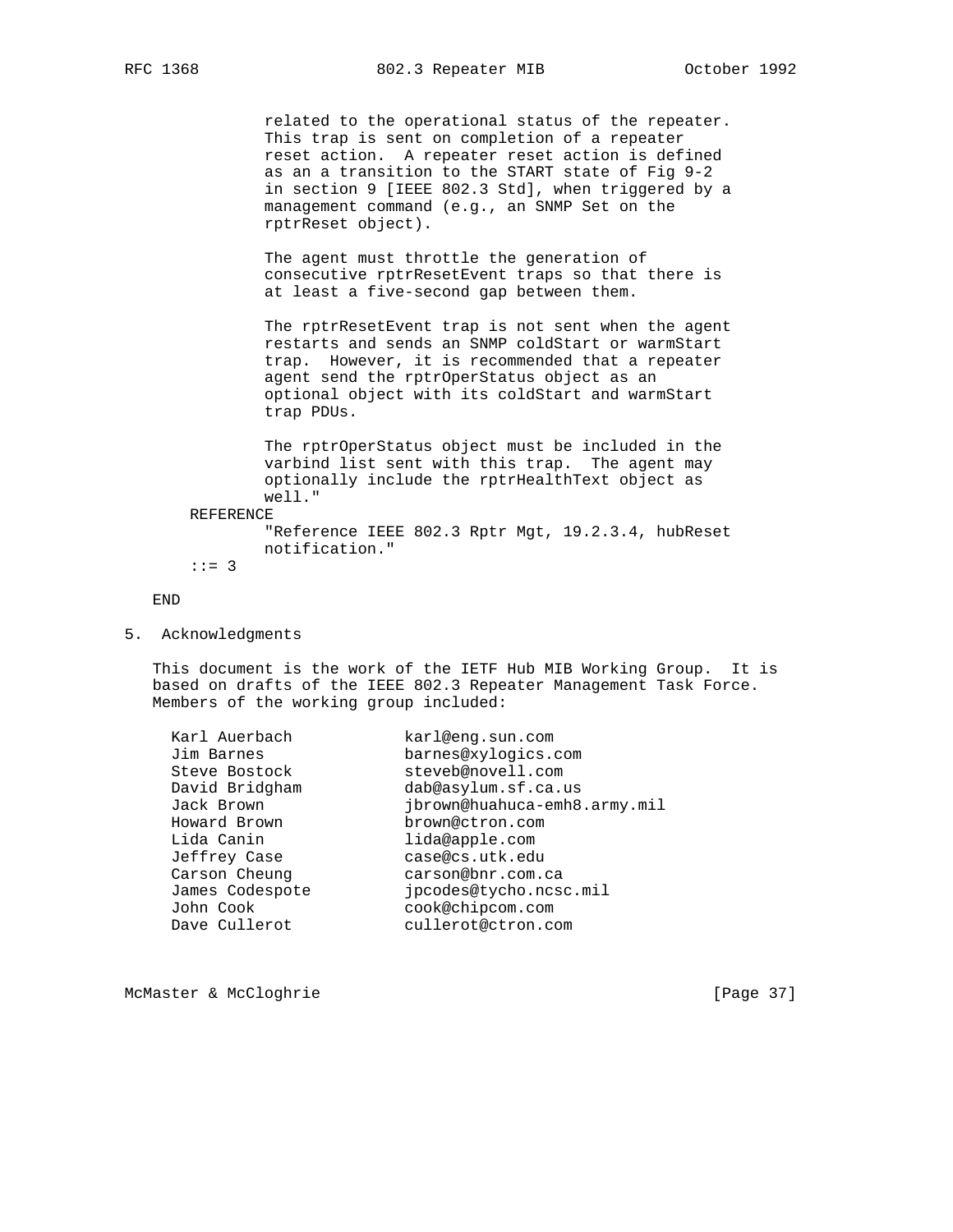David Engel david@cds.com Mike Erlinger mike@mti.com Jeff Erwin Ron Jacoby https://www.rj@sgi.com Mike Janson mjanson@mot.com Mark Kepke mak@cnd.hp.com Kenneth Key key@cs.utk.edu Ron Lau and rlau@synoptics.com Dave Lindemulder <a>
da@mtung.att.com Richie McBride rm@bix.co.uk Keith McCloghrie kzm@hls.com Evan McGinnis bem@3com.com David Minnich dwm@fibercom.com Lynn Monsanto monsanto@sun.com Niels Ole Brunsgaard nob@dowtyns.dk Edison Paw esp@3com.com John Pickens jrp@3com.com Jim Reinstedler jimr@sceng.ub.com Dan Romascanu dan@lannet.com

 James Davin jrd@ptt.lcs.mit.edu gary e@hpspd.spd.hp.com fardy@ctron.com Jeff Fried jmf@relay.proteon.com Bob Friesenhahn pdrusa!bob@uunet.uu.net Shawn Gallagher gallagher@quiver.enet.dec.com Mike Grieves mgrieves@chipcom.com Walter Guilarte 70026.1715@compuserve.com Phillip Hasse phasse@honchuca-emh8.army.mil Mark Hoerth mark\_hoerth@hp0400.desk.hp.com Greg Hollingsworth gregh@mailer.jhuapl.edu Ken Jones konkord!ksj@uunet.uu.net Satish Joshi sjoshi@synoptics.com Frank Kastenholz kasten@europa.clearpoint.com Manu Kaycee kaycee@trlian.enet.dec.com Mark Kerestes att!alux2!hawk@uunet.uu.net Yoav Kluger ykluger@fibhaifa.com Cheryl Krupczak cheryl@cc.gatech.edu Chao-Yu Liang cliang@synoptics.com Donna McMaster mcmaster@synoptics.com Miriam Nihart miriam@decwet.zso.dec.com David Perkins dperkins@synoptics.com Jason Perreault perreaul@interlan.interlan.com Anil Rijsinghani anil@levers.enet.dec.com Sam Roberts sroberts@farallon.com Marshall Rose mrose@dbc.mtview.ca.us Rick Royston rick@lsumus.sncc.lsu.edu Michael Sabo sabo@dockmaster.ncsc.mil Jonathan Saperia saperia@tcpjon.enet.dec.com

McMaster & McCloghrie **Exercía e a material e a material de la constantidad de la constantida de la constantida**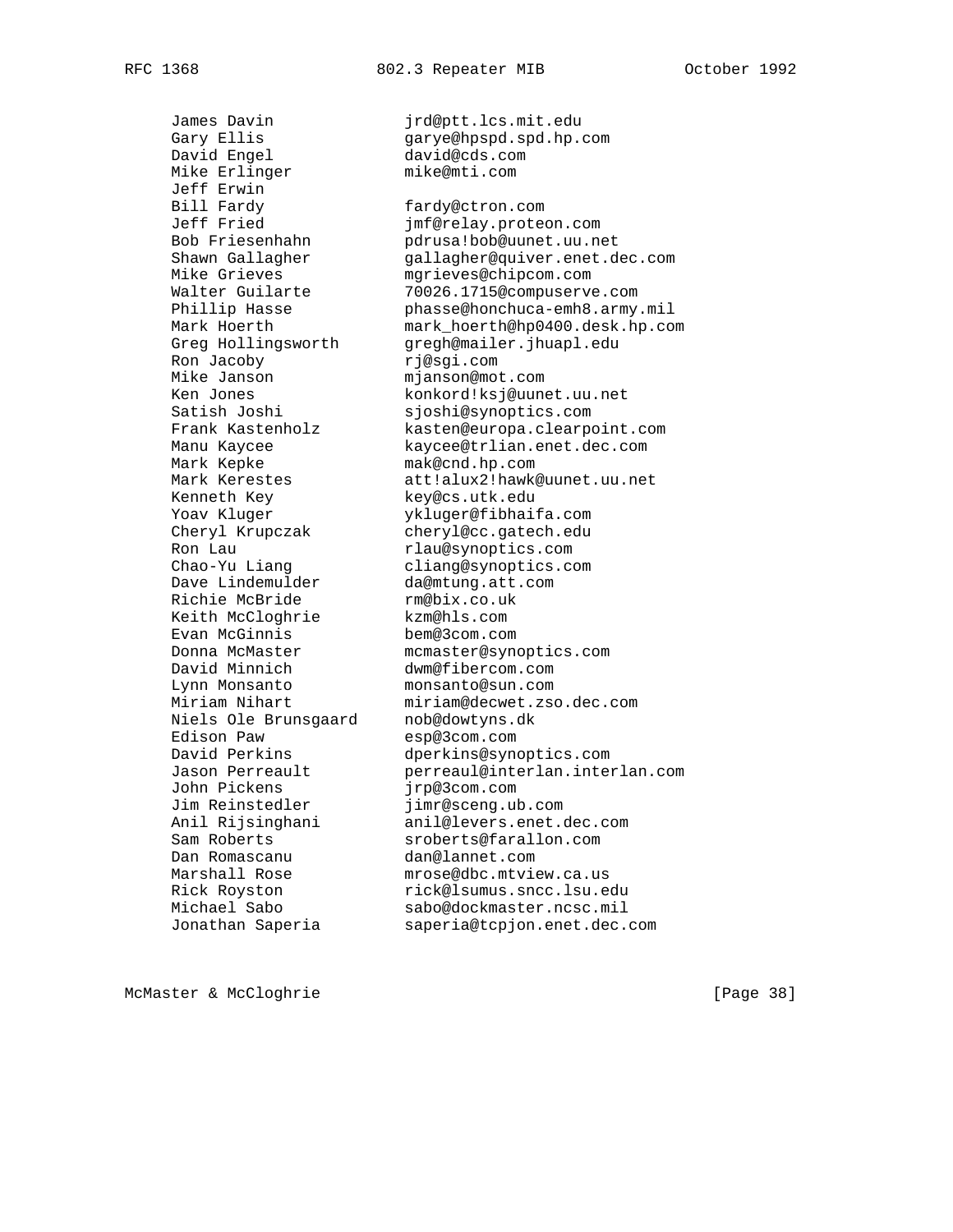| Mark Schaefer     | schaefer@davidsys.com            |
|-------------------|----------------------------------|
| Anil Singhal      | nsinghal@hawk.ulowell.edu        |
| Timon Sloane      | peernet!timon@uunet.uu.net       |
| Bob Stewart       | rlstewart@eng.xyplex.com         |
| Emil Sturniolo    | emil@dss.com                     |
| Bruce Taber       | taber@interlan.com               |
| Iris Tal          | 437-3580@mcimail.com             |
| Mark Therieau     | markt@python.eng.microcom.com    |
| Geoff Thompson    | thompson@synoptics.com           |
| Dean Throop       | throop@dg-rtp.dg.com             |
| Steven Waldbusser | waldbusser@andrew.cmu.edu        |
| Timothy Walden    | tmwalden@saturn.sys.acc.com      |
| Philip Wang       | watadn!phil@uunet.uu.net         |
| Drew Wansley      | dwansley@secola.columbia.ncr.com |
| David Ward        | dward@chipcom.com                |
| Steve Wong        | wong@took.enet.dec.com           |
| Paul Woodruff     | paul-woodruff@3com.com           |
| Brian Wyld        | brianw@spider.co.uk              |
| June-Kang Yang    | natadm!yanq@uunet.uu.net         |
| Henry Yip         | natadm!henry@uunet.uu.net        |
| John Ziegler      | ziegler@artel.com                |
| Joseph Zur        | fibronics!zur@uunet.uu.net       |
|                   |                                  |

- 6. References
	- [1] Rose M., and K. McCloghrie, "Structure and Identification of Management Information for TCP/IP-based internets", STD 16, RFC 1155, Performance Systems International, Hughes LAN Systems, May 1990.
	- [2] McCloghrie K., and M. Rose, "Management Information Base for Network Management of TCP/IP-based internets", RFC 1156, Hughes LAN Systems, Performance Systems International, May 1990.
	- [3] Case, J., Fedor, M., Schoffstall, M., and J. Davin, "Simple Network Management Protocol", STD 15, RFC 1157, SNMP Research, Performance Systems International, Performance Systems International, MIT Laboratory for Computer Science, May 1990.
	- [4] Rose M., Editor, "Management Information Base for Network Management of TCP/IP-based internets: MIB-II", STD 17, RFC 1213, Performance Systems International, March 1991.
	- [5] Information processing systems Open Systems Interconnection Specification of Abstract Syntax Notation One (ASN.1), International Organization for Standardization, International Standard 8824, December 1987.

McMaster & McCloghrie **bluestion (Except 1994)** [Page 39]